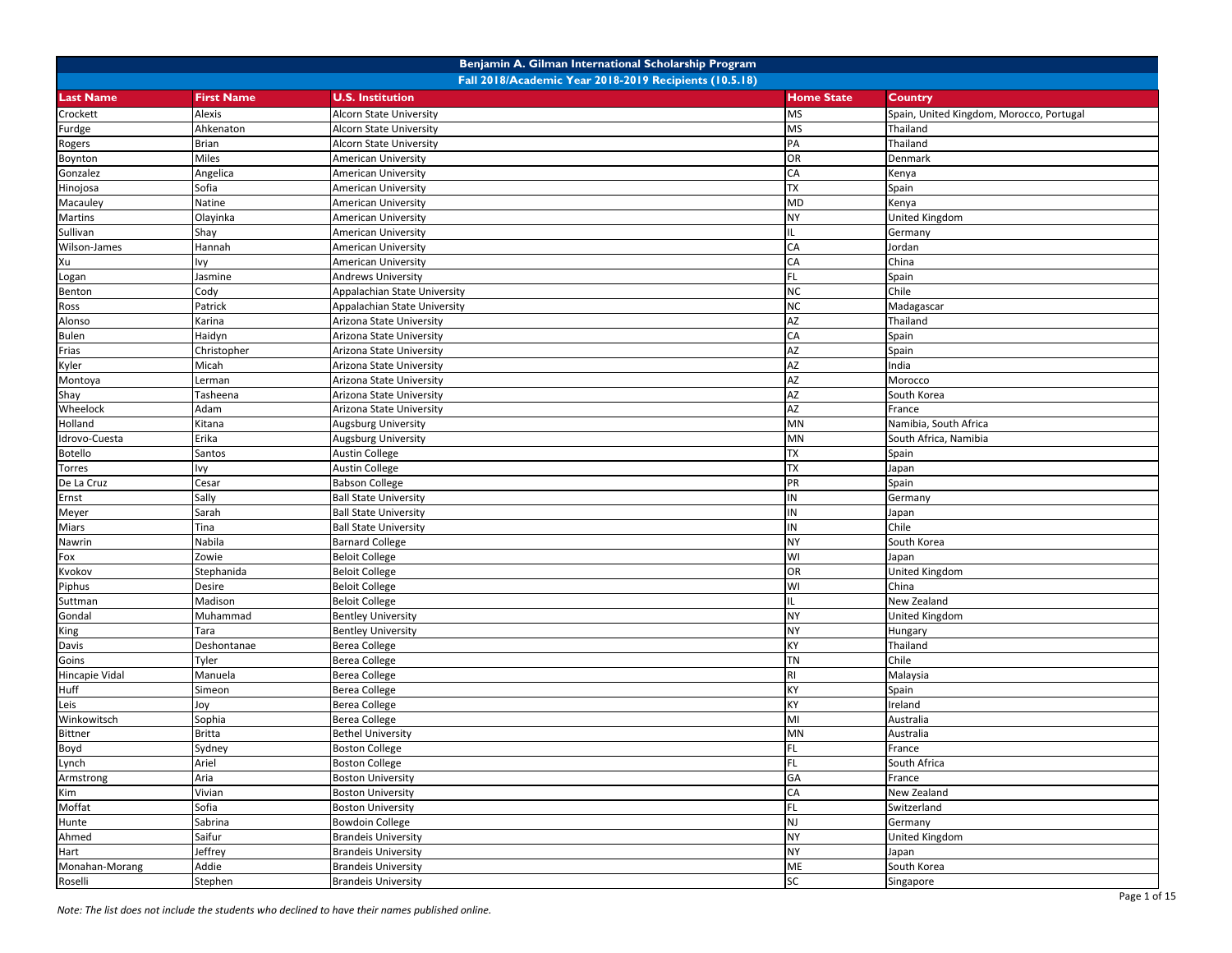|                   |                   | Benjamin A. Gilman International Scholarship Program     |                   |                               |
|-------------------|-------------------|----------------------------------------------------------|-------------------|-------------------------------|
|                   |                   | Fall 2018/Academic Year 2018-2019 Recipients (10.5.18)   |                   |                               |
| <b>Last Name</b>  | <b>First Name</b> | <b>U.S. Institution</b>                                  | <b>Home State</b> | Country                       |
| Syed              | Tamanna           | <b>Brandeis University</b>                               | MA                | South Africa                  |
| <b>Burdge</b>     | Ammon             | <b>Brigham Young University</b>                          | UT                | Jordan                        |
| Gillette          | Asia              | <b>Brigham Young University</b>                          | lut               | Jordan, Israel                |
| Hendryx           | Abraham           | Brigham Young University                                 | AZ                | Jordan, Israel                |
| Wallentine        | Jakob             | <b>Brigham Young University</b>                          | UT                | Jordan, Israel                |
| Wood              | Micah             | <b>Brigham Young University</b>                          | <b>UT</b>         | Jordan                        |
| Todichiini Lawson | Alyxandra         | <b>Brown University</b>                                  | CA                | New Zealand                   |
| Moreira           | Jemmy             | <b>Bucknell University</b>                               | CA                | Bolivia                       |
| Wetherall         | Carolina          | <b>Bucknell University</b>                               | KY                | Germany                       |
| Wochele           | Sarah             | <b>Bucknell University</b>                               | PA                | Denmark, Italy                |
| Avila             | Jessica           | California Lutheran University                           | CA                | United Kingdom, Italy, France |
| Quion-Tran        | ouis Jefferson    | California Polytechnic State University, San Luis Obispo | CA                | Germany                       |
| Verde             | Jazmin            | California Polytechnic State University, San Luis Obispo | CA                | Spain                         |
| Deguzman          | Dunavyn           | California State University, Chico                       | CA                | Spain                         |
| Kovacs            | Melissa           | California State University, Chico                       | CA                | Israel                        |
| Mckinney          | Anthony           | California State University, Chico                       | CA                | Germany                       |
| Patino            | Lizeth            | California State University, Chico                       | CA                | <b>Brazil</b>                 |
| Riser             | Michael           | California State University, Chico                       | CA                | Japan                         |
| Xiong             | Cievia            | California State University, Chico                       | CA                | Thailand                      |
| De Mesa           | Chelsea           | California State University, East Bay                    | CA                | South Korea                   |
| Duran             | Jennifer          | California State University, Fresno                      | CA                | South Korea                   |
| Gonzalez          | Ruth              | California State University, Fresno                      | CA                | Chile                         |
| Avelino           | Gerard            | California State University, Fullerton                   | CA                | France                        |
| Navarro           | Christian         | California State University, Fullerton                   | CA                | Japan                         |
| Ahemed            | Aregsun           | California State University, Long Beach                  | CA                | Senegal                       |
| Chen              | Bonnie            | California State University, Long Beach                  | CA                | Italy                         |
| Kwon              | Mary              | California State University, Long Beach                  | CA                | South Korea                   |
| Menjivar          | Oscar             | California State University, Long Beach                  | CA                | United Kingdom                |
| Baca              | Alexia            | California State University, Los Angeles                 | CA                | United Kingdom                |
| Barbosa           | Nestor            | California State University, Sacramento                  | CA                | Germany                       |
| Muller            | Eric              | California State University, Sacramento                  | CA                | Germany                       |
| Napieralski       | Thomas            | California State University, Sacramento                  | CA                | Japan                         |
| Perez             | Efren             | California State University, San Bernardino              | CA                | China                         |
| Gutierrez         | Precious          | California State University, San Marcos                  | CA                | Malta                         |
| Hernandez         | Jared             | California State University, San Marcos                  | CA                | Netherlands                   |
| Martins           | Patricia          | California State University, Stanislaus                  | <b>CA</b>         | South Korea                   |
| Bransky           | Jacob             | Carleton College                                         | WI                | Tanzania                      |
| Anderson          | Ainsley           | Carthage College                                         | MO                | Japan                         |
| Mathias           | Raelani           | Central Washington University                            | <b>WA</b>         | Japan                         |
| Closeil           | .orna             | Centre College                                           | MA                | Mexico                        |
| Chavez-Gomez      | Alejandra         | Chapman University                                       | CA                | Argentina                     |
| Davio             | Carolyn           | Chapman University                                       | CA                | South Africa                  |
| Nunez Medina      | Claudia           | Chapman University                                       | CO                | Italy                         |
| Joseph            | Ashleigh          | City University of New York, Baruch College              | <b>NY</b>         | Denmark                       |
| Panora            | Vanessa           | City University of New York, Baruch College              | <b>NY</b>         | United Kingdom                |
| Santiago Martinez | Ana Karen         | City University of New York, Baruch College              | <b>NY</b>         | France                        |
| Sher              | Ariana            | City University of New York, Baruch College              | <b>NY</b>         | Denmark                       |
| Yu                | Joyce             | City University of New York, Baruch College              | <b>NY</b>         | Japan                         |
| Adesina           | Adedoyin          | City University of New York, Brooklyn College            | <b>NY</b>         | South Korea                   |
| Corning           | Melissa           | City University of New York, Brooklyn College            | <b>NY</b>         | Argentina                     |
| Ba                | Roughuiyatou      | City University of New York, College of Staten Island    | <b>NY</b>         | France                        |
| Cheng             | Hamish            | City University of New York, College of Staten Island    | <b>NY</b>         | Italy                         |
| Hursky            | Anna              | City University of New York, College of Staten Island    | <b>NY</b>         | Japan                         |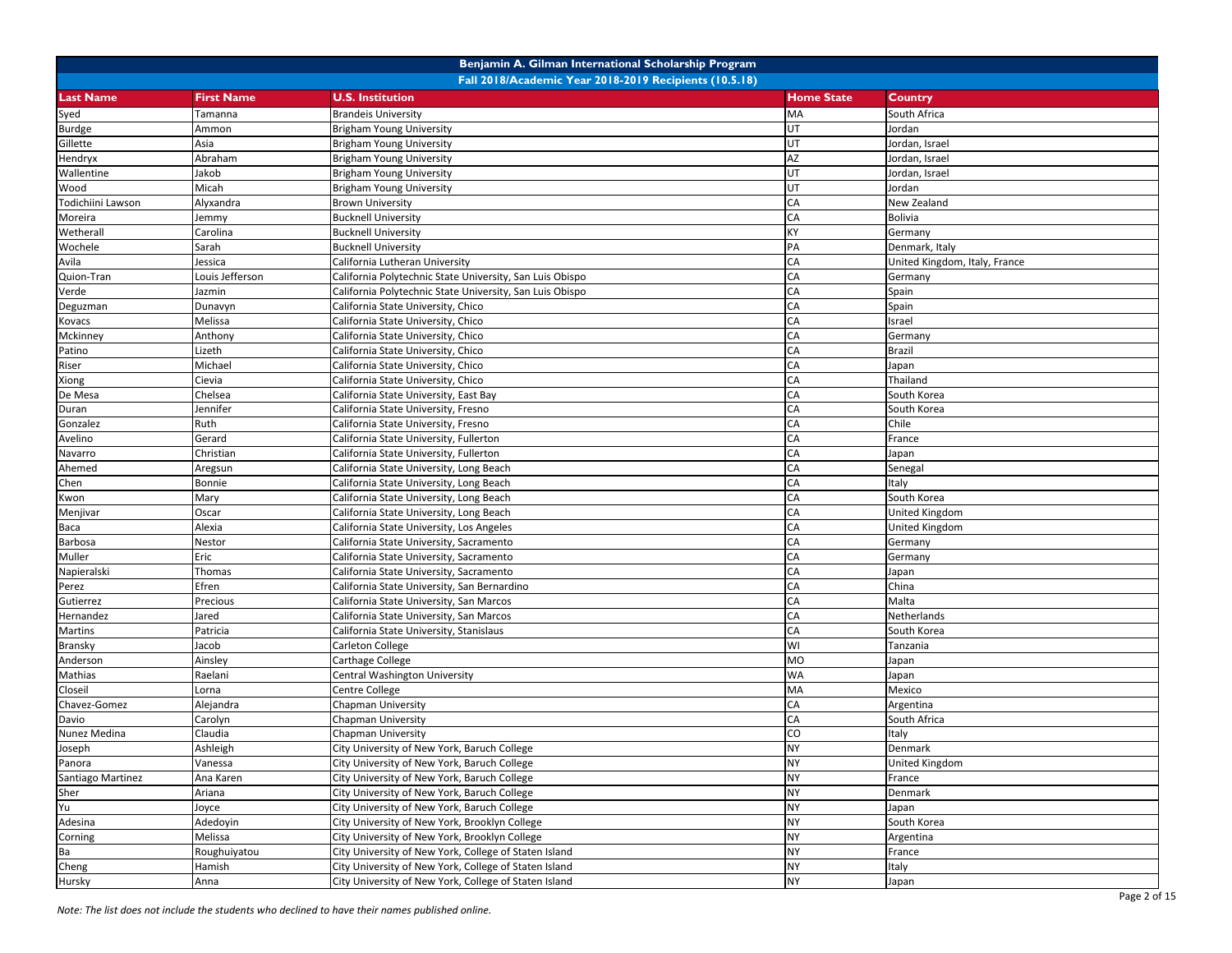|                     |                   | Benjamin A. Gilman International Scholarship Program   |                   |                             |
|---------------------|-------------------|--------------------------------------------------------|-------------------|-----------------------------|
|                     |                   | Fall 2018/Academic Year 2018-2019 Recipients (10.5.18) |                   |                             |
| <b>Last Name</b>    | <b>First Name</b> | <b>U.S. Institution</b>                                | <b>Home State</b> | Country                     |
| <b>Skratt Henry</b> | Mone              | City University of New York, College of Staten Island  | <b>NY</b>         | <b>United Kingdom</b>       |
| Luna Gervacio       | Marco             | City University of New York, Lehman College            | <b>NY</b>         | Japan                       |
| Rivera              | Alejandro         | City University of New York, Lehman College            | <b>NY</b>         | France                      |
| Salazar             | Sandra            | City University of New York, Lehman College            | <b>NY</b>         | Japan                       |
| Torres              | July              | City University of New York, Lehman College            | NY                | South Korea                 |
| Diaz                | Diaritza          | City University of New York, Queens College            | <b>NY</b>         | Morocco                     |
| Palmer              | Jessica           | <b>Clackamas Community College</b>                     | <b>OR</b>         | Costa Rica                  |
| Joseph              | Joyce             | <b>Clark University</b>                                |                   | Australia                   |
| Sullivan            | Claire            | <b>Clark University</b>                                | MA                | Japan                       |
| Vera-Cruz           | Sara              | Clark University                                       | MA                | Senegal                     |
| Pacheco             | Juanita           | <b>Clemson University</b>                              | SC                | Cyprus                      |
| Wold                | Brandi            | <b>Clemson University</b>                              | SC                | Australia                   |
| Wallace             | Taylor            | <b>Cleveland State University</b>                      | OH                | South Korea                 |
| Zvara-Barrington    | Rachel            | <b>Cleveland State University</b>                      | OH                | India                       |
| Palacios            | Pablo             | College of Charleston                                  | SC                | Spain                       |
| Lor                 | Maly              | <b>College of Saint Benedict</b>                       | MN                | Japan                       |
| Nguyen              | Cathy             | <b>College of Saint Benedict</b>                       | VA                | United Kingdom              |
| Trousdale           | Carter            | College of William and Mary                            | VA                | Morocco                     |
| Nicholson           | Madeline          | Colorado College                                       | MN                | Norway                      |
| Asante              | Sandra            | Colorado State University, Fort Collins                | CO                | Ghana                       |
| <b>Bittner</b>      | Helena            | Colorado State University, Fort Collins                | CO                | Costa Rica                  |
| Pastuszek           | Angette           | Colorado State University, Fort Collins                | CO                | Costa Rica                  |
| Sheaman             | Spencer           | Colorado State University, Fort Collins                | CO                | Indonesia                   |
| Clark               | Marvin            | Columbia University                                    | <b>NY</b>         | South Africa                |
| Hunter              | Katherine         | <b>Cornerstone University</b>                          | MI                | Ecuador                     |
| Mcnichols           | Fiona             | Denison University                                     |                   | Peru                        |
| Haskell             | Elyse             | DePauw University                                      | IN                | South Africa                |
| Pereira             | Erica             | DePauw University                                      |                   | United Kingdom              |
| Robertson           | Jacqueline        | DePauw University                                      | KY                | Austria                     |
| Cuevas              | Rogelio           | Dickinson College                                      | CA                | Argentina, Ecuador          |
| Ersoy               | Elif              | Dickinson College                                      | PA                | Argentina, Ecuador          |
| Matos               | Dineydi           | <b>Dickinson College</b>                               | <b>NY</b>         | Japan                       |
| Huang               | Samantha          | <b>Drexel University</b>                               | PA                | South Korea                 |
| Khalafalla          | Amna              | <b>Drexel University</b>                               | PA                | <b>United Arab Emirates</b> |
| Nzeduru             | Nneoma            | <b>Drexel University</b>                               | <b>NJ</b>         | Hong Kong                   |
| Rushdi              | Waheed            | <b>Drexel University</b>                               | PA                | United Kingdom              |
| Carlson             | Robert            | <b>Duke University</b>                                 | <b>NC</b>         | Argentina                   |
| Andrews             | Shainah           | <b>East Carolina University</b>                        | <b>NC</b>         | Ghana                       |
| Kaba                | saac              | Eastern Michigan University                            | MI                | France                      |
| Castrejon-Zagal     | Jazmin            | Eastern Washington University                          | <b>WA</b>         | Spain                       |
| Evans               | Jaylan            | <b>Elon University</b>                                 | <b>NC</b>         | United Kingdom              |
| Marshall            | La'shaundranique  | <b>Elon University</b>                                 | GA                | South Africa                |
| Mcatee              | Jordyn            | <b>Elon University</b>                                 | <b>NC</b>         | United Kingdom              |
| Sykes               | Araya             | Elon University                                        | NC.               | United Kingdom              |
| Dejarnett           | Joanna            | <b>Emory University</b>                                | GA                | Spain                       |
| Kalifa              | Nia               | <b>Emory University</b>                                | GA                | South Africa, Brazil, India |
| Vazquez             | Diana             | <b>Emory University</b>                                | MO                | Austria                     |
| Rivera              | Nathanael         | <b>Fairfield University</b>                            | PR                | France                      |
| Malachi             | Jordan            | <b>Fitchburg State University</b>                      | <b>NH</b>         | China                       |
| Gilbert             | Colleah           | Florida Agricultural & Mechanical University           | FL.               | Ecuador                     |
| Jackson             | Denzell           | Florida Agricultural & Mechanical University           | FL                | China                       |
| Carratala           | Carmen            | Florida International University                       | FL                | Japan                       |
| Padillo-Anthemides  | Natalia           | Florida International University                       | FL.               | <b>United Arab Emirates</b> |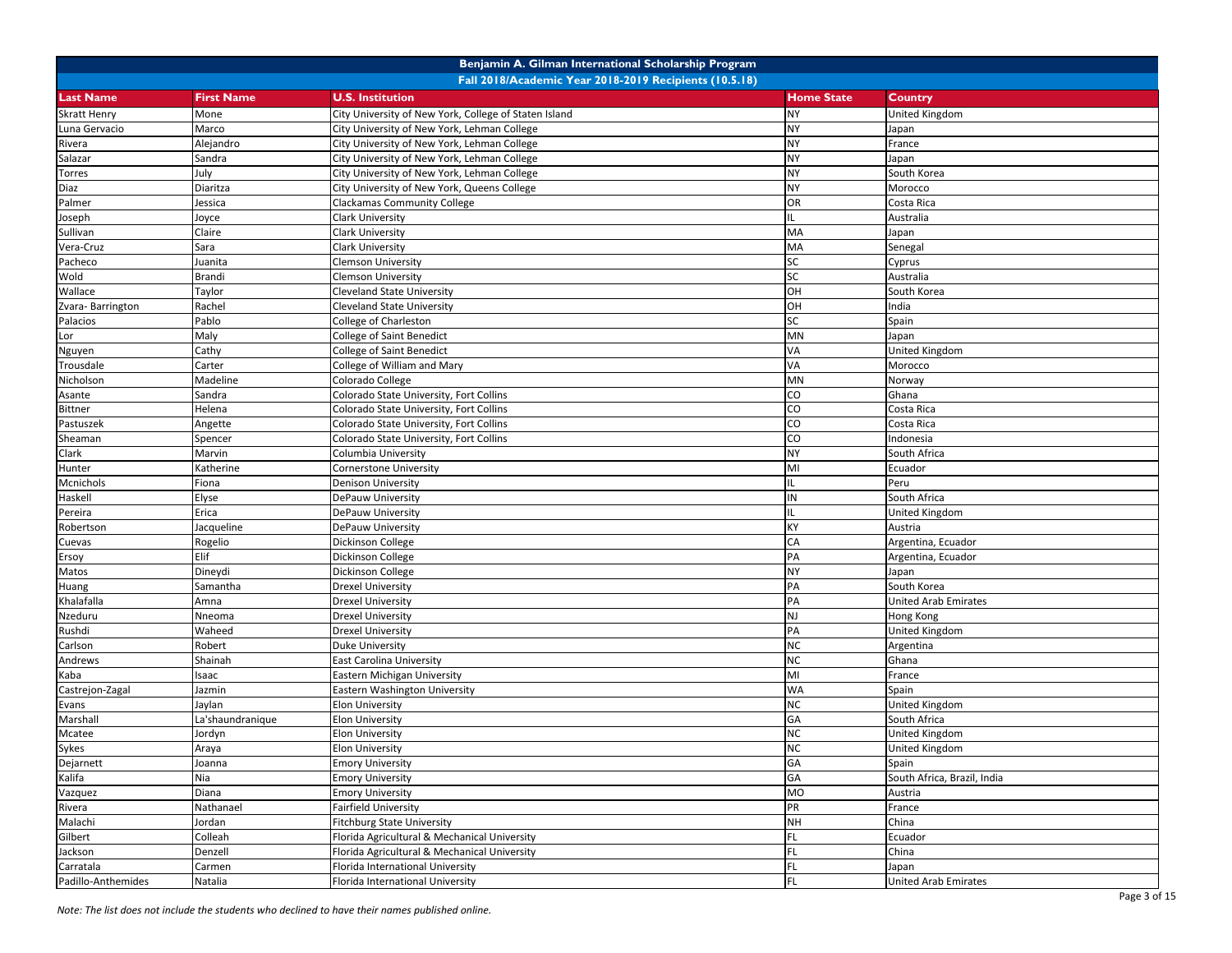|                     |                   | Benjamin A. Gilman International Scholarship Program   |                   |                         |
|---------------------|-------------------|--------------------------------------------------------|-------------------|-------------------------|
|                     |                   | Fall 2018/Academic Year 2018-2019 Recipients (10.5.18) |                   |                         |
| <b>Last Name</b>    | <b>First Name</b> | <b>U.S. Institution</b>                                | <b>Home State</b> | Country                 |
| Nunno               | Anthony           | Florida State University, Tallahassee                  | FL                | Spain                   |
| Leeah               | John              | Fort Lewis College                                     | CO                | Colombia                |
| Imparato            | Zachary           | Framingham State University                            | MA                | Chile                   |
| Beqiri              | Elisjana          | Franklin and Marshall College                          | <b>NY</b>         | Germany                 |
| Jones               | Jyra              | Franklin and Marshall College                          | TN                | Argentina               |
| Montalvo            | Ariel             | <b>Fullerton College</b>                               | CA                | Spain                   |
| Abbey               | Sarah             | George Washington University                           | TX                | Chile                   |
| Abedje              | Almaz             | George Washington University                           | VA                | <b>United Kingdom</b>   |
| Akinde              | reti              | George Washington University                           | FL.               | France                  |
| Berhea              | Selam             | George Washington University                           | MN                | Morocco                 |
| Cahill              | Alexandria        | George Washington University                           |                   | Vietnam                 |
| Chen                | Mercedes          | George Washington University                           | VT                | Chile                   |
| Chou                | Cindy             | George Washington University                           | OR                | Netherlands             |
| Constanza           | Dennis            | George Washington University                           | CA                | South Africa            |
| Hassen              | Adel              | George Washington University                           | DC                | France                  |
| Hernandez           | Kimberly          | George Washington University                           | VA                | Spain                   |
| Hughen              | Haley             | George Washington University                           | FL                | Belgium                 |
| Kaufman             | Christopher       | George Washington University                           | DC                | Netherlands             |
| Kayode              | Joy               | George Washington University                           | <b>NE</b>         | Jordan                  |
| Rossner             | Gabriela          | George Washington University                           | CA                | Costa Rica              |
| Ruvalcaba Villa     | Ayleen            | George Washington University                           | <b>OR</b>         | Ecuador                 |
| Shah                | Sonna             | George Washington University                           | <b>NY</b>         | United Kingdom, Jamaica |
| Suazo               | Mercedes          | George Washington University                           | <b>NJ</b>         | United Kingdom          |
| Swain               | Mckenzie          | George Washington University                           | OH                | France                  |
| Ali                 | Eman              | Georgetown University                                  | <b>FL</b>         | Tanzania                |
| Alonso              | Mayte             | Georgetown University                                  | CA                | Mexico                  |
| Blaise              | Gueinah           | Georgetown University                                  | MA                | Australia               |
| Hess                | Lavinia           | Georgetown University                                  | PA                | Ireland                 |
| Hockaday            | William           | Georgetown University                                  | <b>TX</b>         | South Korea             |
| Jenkins             | Olivia            | Georgetown University                                  | NJ                | United Kingdom          |
| Sosa                | Carolina          | Georgetown University                                  | VA                | Ecuador                 |
| Loveless            | Reid              | Georgia Southern University                            | GA                | Spain                   |
| Stover              | Nissaba           | Georgia State University                               | GA                | South Korea             |
| Ginchereau          | Daniel            | Georgian Court College                                 | NJ                | United Kingdom          |
| Macatee             | Claire            | Gettysburg College                                     | MD                | France                  |
| Yang                | Cindy             | Gettysburg College                                     | PA                | United Kingdom          |
| Daniels             | Adeline           | Goucher College                                        | NJ                | Belgium                 |
| <b>Mayers Dixon</b> | Shavona           | Goucher College                                        | MD                | Spain                   |
| Saylor              | Lilith            | Goucher College                                        | OH                | India                   |
| Colter              | Chance            | <b>Grand Valley State University</b>                   | MI                | South Korea             |
| Reeves              | Antonio           | <b>Grand Valley State University</b>                   | MI                | Germany, South Africa   |
| Salas               | Jaylene           | <b>Grand Valley State University</b>                   | MI                | Spain                   |
| Chiang              | Samuel            | Grinnell College                                       | CA                | China                   |
| Martinez            | Ricardo           | <b>Hamline University</b>                              | <b>MN</b>         | Vietnam, Morocco        |
| Dollens             | Abigael           | <b>Harding University</b>                              | <b>MO</b>         | Zambia                  |
| Walters             | Rikki             | Harvey Mudd College                                    | VA                | Nepal                   |
| Qamar               | Sheraz            | Haverford College in Pennsylvania                      | VA                | <b>United Kingdom</b>   |
| Menendez            | Anthony           | Hawaii Pacific University                              | Iнг               | Italy                   |
| Petitti             | Hannah            | <b>Heidelberg University</b>                           | OH                | <b>United Kingdom</b>   |
| Harding             | Brandon           | Hobart and William Smith Colleges                      | NY                | Vietnam                 |
| Bahler              | Eve               | <b>Illinois College</b>                                |                   | Spain                   |
| De Graaf            | Katelyn           | <b>Illinois State University</b>                       |                   | Thailand                |
| Plantan             | Taylor            | Illinois Wesleyan University                           | IL                | <b>United Kingdom</b>   |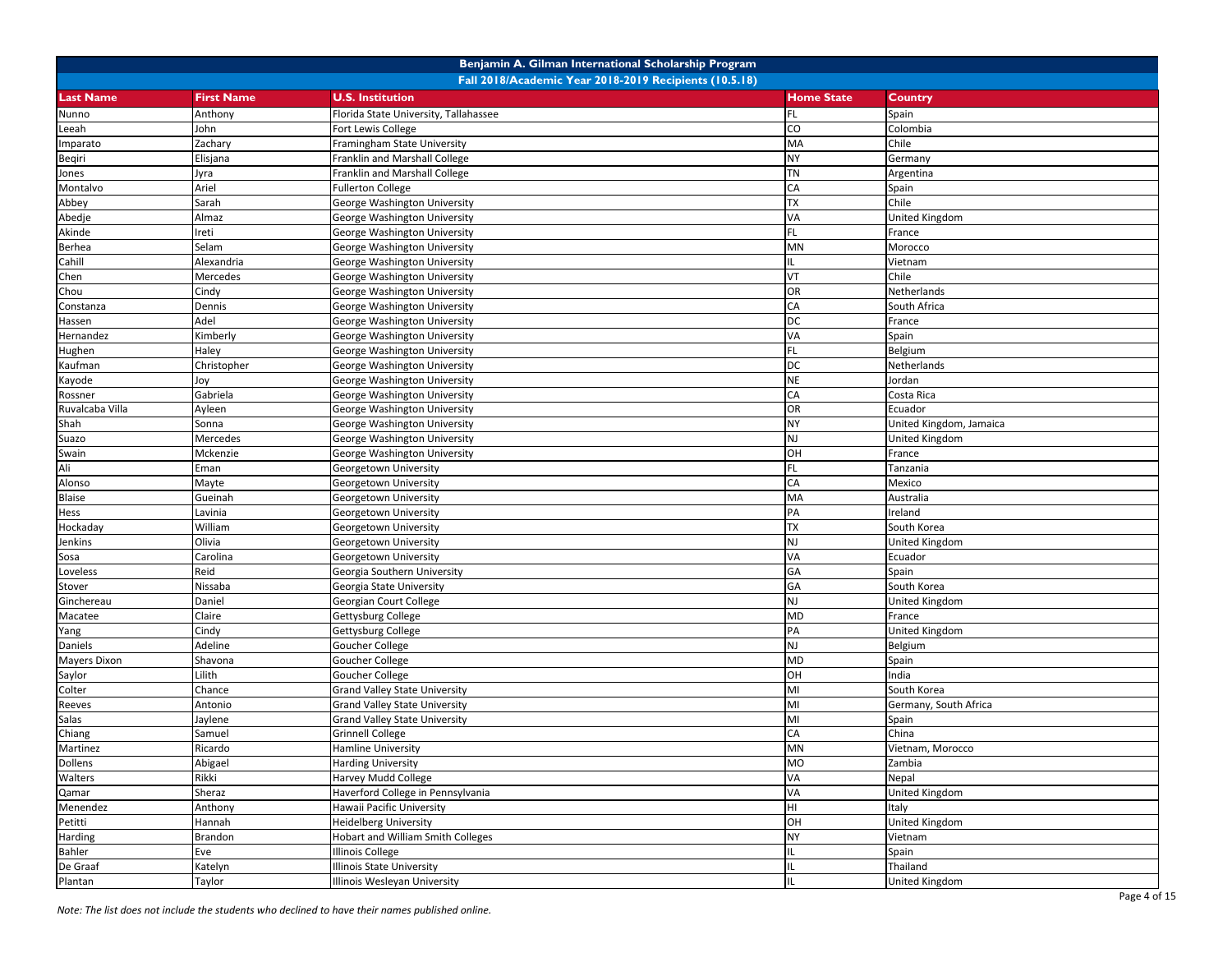|                  |                   | Benjamin A. Gilman International Scholarship Program   |                   |                       |
|------------------|-------------------|--------------------------------------------------------|-------------------|-----------------------|
|                  |                   | Fall 2018/Academic Year 2018-2019 Recipients (10.5.18) |                   |                       |
| <b>Last Name</b> | <b>First Name</b> | <b>U.S. Institution</b>                                | <b>Home State</b> | Country               |
| Bey              | Austin            | Indiana University of Pennsylvania                     | PA                | Australia             |
| Manzano          | Frank             | Indiana University of Pennsylvania                     | PA                | Australia             |
| Garland          | Kimber            | Indiana University, Bloomington                        | IN                | South Korea           |
| Green            | Marah             | Indiana University, Bloomington                        | ${\sf IN}$        | Dominican Republic    |
| Geisler          | Anthony           | Iowa State University                                  | IA                | Germany               |
| Mack             | Lindsay           | Iowa State University                                  | IL.               | Thailand              |
| Saveliev         | David             | Johns Hopkins University                               | CA                | United Kingdom        |
| Matherson        | Nicholas          | Johnson County Community College                       | ΚS                | China                 |
| <b>Brewster</b>  | Hannah            | Juniata College                                        | <b>NY</b>         | New Zealand           |
| Meehan           | Katelyn           | Juniata College                                        | CO                | New Zealand           |
| Ulrich           | Molly             | Juniata College                                        | <b>NY</b>         | Ecuador               |
| Garcia           | Andrea            | Kansas State University                                | KS                | <b>United Kingdom</b> |
| Berry            | Tyrone            | Kent State University                                  | OH                | Italy                 |
| Earnest          | Tyshaia           | Kent State University                                  | MI                | Italy, France         |
| Haddad           | Natalie           | Knox College                                           | IN                | Australia             |
| Lalji            | Navid             | Knox College                                           | IL.               | Spain                 |
| Rymer            | Leah              | <b>Knox College</b>                                    | KS                | Morocco               |
| Stocksdale       | Gabriella         | Knox College                                           | IL.               | Japan                 |
| Figueroa         | Karla             | Lake Forest College                                    | IL                | Italy                 |
| Zhagui           | Karla             | Lake Forest College                                    | IL.               | Spain                 |
| Tran             | Yvan              | Lamar University                                       | <b>TX</b>         | France                |
| Tsan             | Kimanh            | Lamar University                                       | <b>TX</b>         | South Korea           |
| Pichola          | Heydi             | Lawrence University                                    | IL.               | Spain                 |
| Stevens          | Haley             | Lawrence University                                    | WI                | United Kingdom        |
| Madrigal         | Ana               | Lehigh University                                      | PA                | Spain                 |
| Craig            | Paige             | Lewis & Clark College                                  | IN                | France                |
| Harris           | Cole              | Lewis & Clark College                                  | CO                | Tanzania              |
| Miller-Barnes    | Echo              | Lewis & Clark College                                  | CO                | Tanzania              |
| Sabado-Halpern   | Kamehanaokala     | Linfield College                                       | HI                | New Zealand           |
| Dreher           | Simone            | Louisiana State University, Baton Rouge                | OH                | Germany               |
| Allegra-Berger   | Asa               | Loyola Marymount University                            | CO                | Germany               |
| Harvey           | Adelina           | Loyola University Maryland                             | <b>NH</b>         | Spain                 |
| Cacho            | Shelsy            | Loyola University of New Orleans                       | LA                | <b>United Kingdom</b> |
| Molaro           | Jenna             | Loyola University, Chicago                             | IL.               | Italy                 |
| Tuzlak           | Leila             | Loyola University, Chicago                             | IL                | Australia             |
| Field            | Courtney          | <b>Luther College</b>                                  | IA                | Netherlands           |
| Knuckey          | Lauren            | Luther College                                         | IA                | Chile                 |
| Solomita         | Gabrielle         | Lynchburg College                                      | VA                | Peru                  |
| Crane            | Marie             | Macalester College                                     | MN                | Madagascar            |
| Casto            | Caralee           | <b>Marshall University</b>                             | WV                | Japan                 |
| Spruill          | Shayla            | Mary Baldwin College                                   | VA                | Japan                 |
| Chavez Cruz      | Jasmin            | <b>McDaniel College</b>                                | VA                | Mexico                |
| Mooneyham        | Emma Lee          | McKendree University                                   | <b>TX</b>         | Argentina             |
| Ayers            | Aisha             | Metropolitan State University of Denver                | CO                | South Korea           |
| Beltran          | <b>Brian</b>      | Metropolitan State University of Denver                | $\rm{CO}$         | Spain                 |
| Kande            | Gnalen            | Metropolitan State University of Denver                | $\overline{c}$    | Hungary               |
| Mobley           | Taylor            | Michigan State University                              | MI                | South Africa          |
| Velazco Duran    | Luis              | Michigan State University                              | FL.               | Spain                 |
| Willis           | Ethan             | Middle Tennessee State University                      | TN                | Finland               |
| Leighty          | Jason             | Millersville University of Pennsylvania                | PA                | Japan                 |
| Luck             | Caseem            | Millersville University of Pennsylvania                | PA                | Morocco               |
| Pujols-Mancilla  | Arianny           | Missouri State University                              | <b>MO</b>         | Spain                 |
| Mcdonald-Newman  | Serena            | Mount Holyoke College                                  | <b>WV</b>         | Ireland               |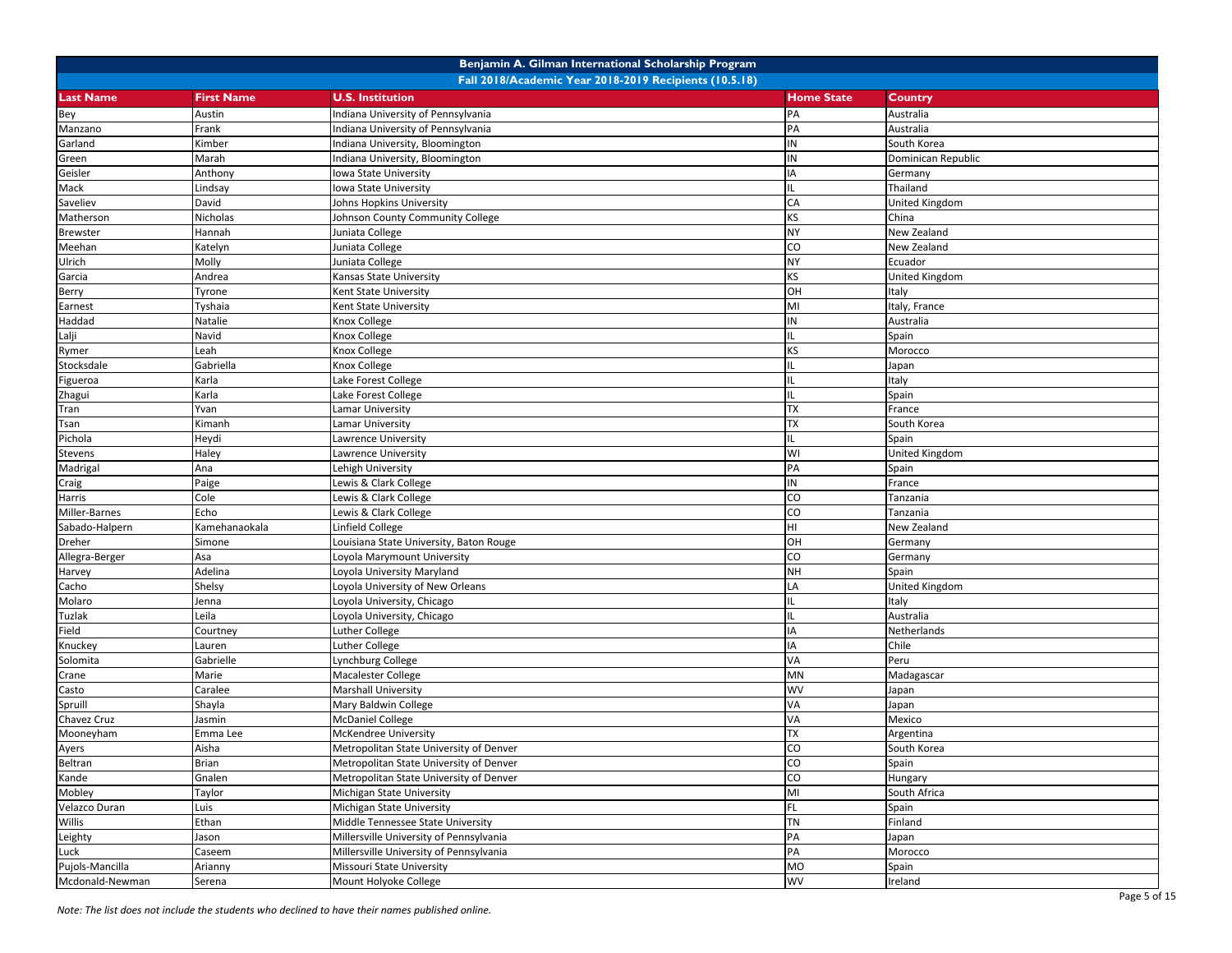|                   |                                                                                              | Benjamin A. Gilman International Scholarship Program   |                   |                           |
|-------------------|----------------------------------------------------------------------------------------------|--------------------------------------------------------|-------------------|---------------------------|
|                   |                                                                                              | Fall 2018/Academic Year 2018-2019 Recipients (10.5.18) |                   |                           |
| <b>Last Name</b>  | <b>First Name</b>                                                                            | <b>U.S. Institution</b>                                | <b>Home State</b> | <b>Country</b>            |
| Gouchtchina       | Anastasiya                                                                                   | <b>Mount Mary University</b>                           | WI                | Japan                     |
| Edwards           | Patrice                                                                                      | Nazareth College                                       | NY                | Germany                   |
| Canfield          | Megan                                                                                        | Nebraska Wesleyan University                           | <b>NE</b>         | Estonia                   |
| Shome             | Ria                                                                                          | Nebraska Wesleyan University                           | KS                | Argentina                 |
| Robinson          | Charlene                                                                                     | New Jersey City University                             | <b>NJ</b>         | South Korea               |
| Nunez             | Jennifer                                                                                     | New Mexico State University, Main Campus               | <b>NM</b>         | Spain                     |
| Tejeda Corral     | Mar                                                                                          | New Mexico State University, Main Campus               | AZ                | South Korea               |
| Bwabi             | Zina                                                                                         | New York University                                    | FL.               | Australia                 |
| Fordjuoh          | Judy                                                                                         | New York University                                    | <b>NY</b>         | Australia                 |
| Gonzalez Nunez    | Cristal                                                                                      | New York University                                    | <b>NY</b>         | <b>United Kingdom</b>     |
| Machado           | Mollie                                                                                       | New York University                                    | <b>NY</b>         | Australia, United Kingdom |
| Nordland          | Olivia                                                                                       | <b>New York University</b>                             | <b>CT</b>         | United Kingdom            |
| Recinos           | Emely                                                                                        | New York University                                    | <b>NY</b>         | Argentina                 |
| Semidey Nagovitch | Paola                                                                                        | New York University                                    | <b>NY</b>         | Spain                     |
| Torres            | Veronica                                                                                     | New York University                                    | <b>NJ</b>         | Argentina                 |
| Wang              | Anni                                                                                         | New York University                                    | <b>NY</b>         | United Kingdom            |
| Christian Jr      | Terrence                                                                                     | North Carolina A&T State University                    | <b>MD</b>         | China                     |
| Hammond           | Halle                                                                                        | North Carolina A&T State University                    | GA                | Thailand                  |
| Alexandrescu      | Ariane                                                                                       | North Carolina State University                        | <b>NC</b>         | Austria                   |
| Dominguez-Tapia   | Rosario                                                                                      | North Carolina State University                        | <b>NC</b>         | Czech Republic            |
| Harrison          | John                                                                                         | North Carolina State University                        | <b>NC</b>         | China                     |
| Spann             | Joshua                                                                                       | North Carolina State University                        | <b>NC</b>         | Namibia                   |
| Whiting           | Robert                                                                                       | North Carolina State University                        | <b>NC</b>         | Ireland                   |
| Mohamed           | Fatuma                                                                                       | Northeastern University                                | MA                | Ghana                     |
| Archibald         | Jessica                                                                                      | Northern Arizona University                            | ID                | Chile                     |
| Carley            | <aylynn< td=""><td>Northern Arizona University</td><td>AZ</td><td>South Korea</td></aylynn<> | Northern Arizona University                            | AZ                | South Korea               |
| Conley            | Genevieve                                                                                    | Northern Arizona University                            | <b>NM</b>         | Argentina                 |
| Gill              | Sonia                                                                                        | Northern Arizona University                            | AZ                | Italy                     |
| Hillier           | Jennifer                                                                                     | Northern Arizona University                            | <b>AZ</b>         | Germany                   |
| Lacey             | Patrick                                                                                      | Northern Kentucky University                           | OH                | Japan                     |
| Ellis             | Kahlil                                                                                       | Northwestern University                                | СT                | Czech Republic            |
| Fimbianti         | Rachel                                                                                       | Northwestern University                                |                   | Italy                     |
| Guirgis           | David                                                                                        | Northwestern University                                | NJ                | France                    |
| Rodriguez         | Erika                                                                                        | Northwestern University                                |                   | United Kingdom            |
| Horvath           | Jessica                                                                                      | Ohio State University, Columbus                        | <b>IA</b>         | Argentina                 |
| Ly                | Thierno                                                                                      | Ohio State University, Columbus                        | OH                | France                    |
| Spaeth            | Brittany                                                                                     | Ohio State University, Columbus                        | OH                | Ecuador                   |
| Babb              | Sophia                                                                                       | Oklahoma City University                               | OK                | Germany                   |
| Adkins            | Sarah                                                                                        | Oregon State University                                | OR                | New Zealand               |
| Bergmann          | Gillian                                                                                      | Oregon State University                                | OR                | New Zealand               |
| Berst             | Anastasiya                                                                                   | <b>Oregon State University</b>                         | <b>OR</b>         | Italy                     |
| Elaine            | .ynda                                                                                        | Oregon State University                                | OR                | New Zealand               |
| Graham            | Mary                                                                                         | <b>Oregon State University</b>                         | <b>OR</b>         | France                    |
| Ruiz-Orozco       | Gloria                                                                                       | Oregon State University                                | <b>OR</b>         | France                    |
| Siewert           | Declan                                                                                       | Oregon State University                                | OR                | Germany                   |
| Trotter           | Samantha                                                                                     | <b>Oregon State University</b>                         | FL.               | Cameroon, France          |
| Yue               | Calvy                                                                                        | <b>Oregon State University</b>                         | OR                | Hong Kong                 |
| Morales           | Brandon                                                                                      | Pace University                                        | <b>NY</b>         | Hong Kong                 |
| Olavarria         | Madison                                                                                      | Pace University                                        | <b>NY</b>         | South Korea               |
| Tavarez           | Hansali                                                                                      | Pace University                                        | FL                | Vietnam                   |
| Brown             | Jordan                                                                                       | Pacific Northwest College of Art                       | OR                | Malaysia                  |
| Giordano          | Rebecca                                                                                      | Pacific Northwest College of Art                       | OR                | Belgium                   |
| Ling              | Jason                                                                                        | Pennsylvania State University, University Park         | PA                | Australia                 |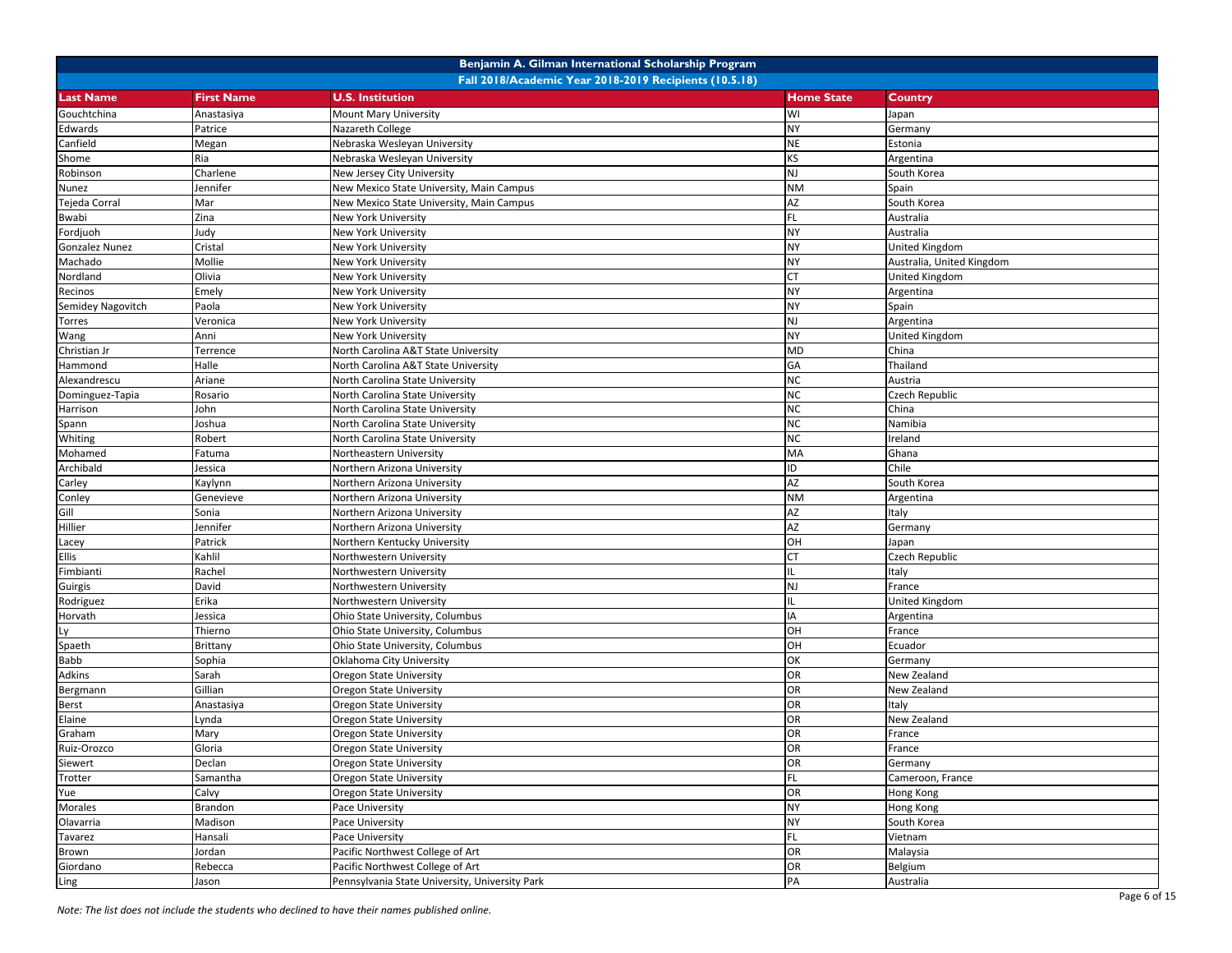|                       |                                                        | Benjamin A. Gilman International Scholarship Program |                   |                                   |  |  |
|-----------------------|--------------------------------------------------------|------------------------------------------------------|-------------------|-----------------------------------|--|--|
|                       | Fall 2018/Academic Year 2018-2019 Recipients (10.5.18) |                                                      |                   |                                   |  |  |
| <b>Last Name</b>      | <b>First Name</b>                                      | <b>U.S. Institution</b>                              | <b>Home State</b> | Country                           |  |  |
| Manakides             | Emily                                                  | Pennsylvania State University, University Park       | <b>NY</b>         | Ghana                             |  |  |
| Buonanno              | Thomas                                                 | Philadelphia University                              | PA                | Costa Rica                        |  |  |
| Lach                  | Sreymich                                               | Pomona College                                       | CA                | Denmark                           |  |  |
| Deering               | Aerielle                                               | <b>Portland Community College</b>                    | <b>WA</b>         | Ireland                           |  |  |
| Notestine             | Trysta                                                 | <b>Portland Community College</b>                    | <b>OR</b>         | Ireland                           |  |  |
| Van Walchren          | Sean                                                   | <b>Portland State University</b>                     | <b>OR</b>         | Australia                         |  |  |
| <b>Eugenio Torres</b> | Dionis                                                 | Providence College                                   | RI                | Spain                             |  |  |
| Powell                | Ayana                                                  | Providence College                                   | <b>CT</b>         | Thailand                          |  |  |
| Cruz                  | Jesenia                                                | Rhode Island College                                 | RI.               | South Korea                       |  |  |
| Joiner                | Craig                                                  | <b>Rice University</b>                               | <b>FL</b>         | Japan                             |  |  |
| Mathurin              | Stephani                                               | <b>Rider University</b>                              | <b>NJ</b>         | Australia                         |  |  |
| Vizcarra              | Joshua                                                 | <b>Riverside Community College</b>                   | CA                | Italy                             |  |  |
| Streett               | Olivia                                                 | Roanoke College                                      | MD                | Germany                           |  |  |
| Burgos                | Guillermo                                              | Rochester Institute of Technology                    | NY                | Croatia                           |  |  |
| James                 | saac                                                   | <b>Rollins College</b>                               | TN                | Morocco                           |  |  |
| Sparks                | Julie                                                  | <b>Rollins College</b>                               | FL.               | Ireland                           |  |  |
| Alam                  | Tahmid                                                 | Rutgers University, New Brunswick                    | <b>NJ</b>         | Greece                            |  |  |
| Barthelemy            | Brittany                                               | Rutgers University, New Brunswick                    | <b>NJ</b>         | Barbados                          |  |  |
| Bobal                 | Tara                                                   | Rutgers University, New Brunswick                    | NJ                | China                             |  |  |
| <b>Bradley</b>        | Terrence                                               | Saint John's University, Minnesota                   | IL.               | Italy, Greece                     |  |  |
| Lor                   | Keng                                                   | Saint John's University, Minnesota                   | <b>MN</b>         | Japan                             |  |  |
| Chu                   | Henry                                                  | Saint Louis University                               | <b>TX</b>         | Hong Kong                         |  |  |
| Petros-Weber          | sabella                                                | Saint Mary's College of California                   | CA                | Spain                             |  |  |
| Dogbe                 | Nadine                                                 | Saint Olaf College                                   | <b>MN</b>         | Denmark                           |  |  |
| Lopez                 | Lidia                                                  | Saint Olaf College                                   | CA                | India                             |  |  |
| Yang                  | Maila                                                  | Saint Olaf College                                   | MN                | China, Argentina, Tanzania, India |  |  |
| Arzeno Rojas          | Jean Paul                                              | Saint Peter's University                             | <b>NJ</b>         | China                             |  |  |
| Elam                  | Morgani                                                | Saint Peter's University                             | <b>NJ</b>         | Japan                             |  |  |
| Roberts               | Kaitlyn                                                | Salve Regina University                              | MA                | Italy                             |  |  |
| Rech                  | Adam                                                   | Sam Houston State University                         | <b>TX</b>         | Israel                            |  |  |
| Ngo                   | Khai Huyen                                             | San Diego State University                           | CA                | Thailand                          |  |  |
| Nguyen                | Sabine                                                 | San Diego State University                           | CA                | Canada                            |  |  |
| Ordiano               | Mauro                                                  | San Diego State University                           | CA                | Hungary                           |  |  |
| Ramos                 | Sharlett                                               | San Diego State University                           | CA                | Italy                             |  |  |
| Reynolds              | Vanessa                                                | San Diego State University                           | CA                | France                            |  |  |
| Bristow-Alcala        | Alexis                                                 | San Francisco State University                       | CA                | United Kingdom                    |  |  |
| Buggiano              | Lucia                                                  | San Francisco State University                       | CA                | Spain                             |  |  |
| Chan                  | Chun Tat                                               | San Francisco State University                       | CA                | Japan                             |  |  |
| Chaverry              | Mirsa                                                  | San Francisco State University                       | CA                | Canada                            |  |  |
| Cueva Gomez           | Vicente                                                | San Francisco State University                       | CA                | Denmark                           |  |  |
| Cummings              | Emma                                                   | San Francisco State University                       | CA                | Germany                           |  |  |
| Daguman               | Danielle Jae                                           | San Francisco State University                       | CA                | Australia                         |  |  |
| De Alba-Gonzalez      | Marily                                                 | San Francisco State University                       | CA                | France                            |  |  |
| Diaz                  | Daniel                                                 | San Francisco State University                       | CA                | Australia                         |  |  |
| Dynes                 | Danielle                                               | San Francisco State University                       | CA                | Netherlands                       |  |  |
| Elisco                | Eli                                                    | San Francisco State University                       | CA                | Spain                             |  |  |
| Ferrer-Arreola        | Anajetessie                                            | San Francisco State University                       | CA                | South Korea                       |  |  |
| <b>Fuentes</b>        | Sylvia                                                 | San Francisco State University                       | CA                | Spain                             |  |  |
| Jones                 | Triana                                                 | San Francisco State University                       | CA                | Ghana                             |  |  |
| Kachigian             | Collin                                                 | San Francisco State University                       | CA                | Netherlands                       |  |  |
| Lopez                 | Corey                                                  | San Francisco State University                       | CA                | Spain                             |  |  |
| Luc                   | Selina                                                 | San Francisco State University                       | CA                | Japan                             |  |  |
| Manzano               | Edwin                                                  | San Francisco State University                       | CA                | Hong Kong                         |  |  |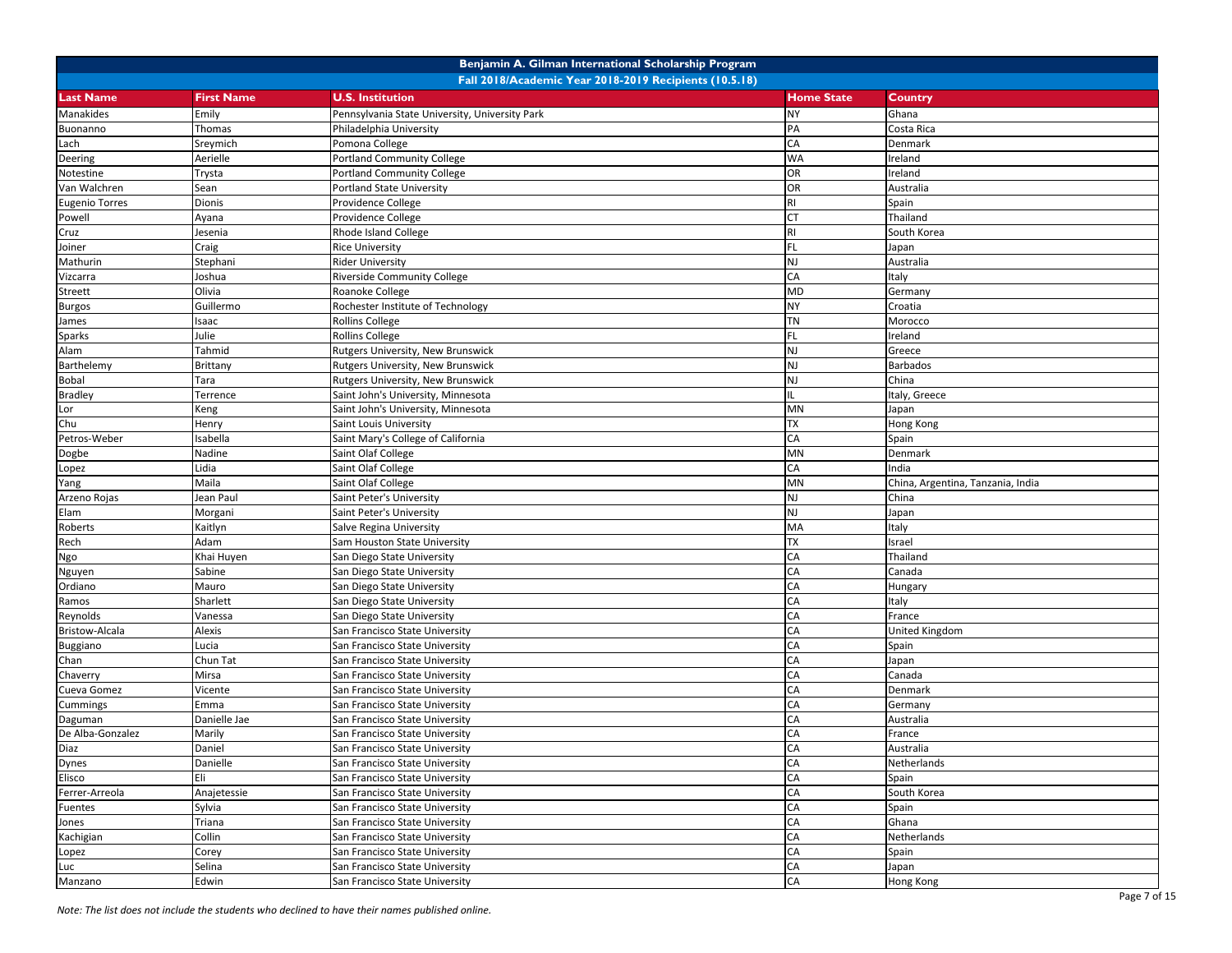|                  |                   | Benjamin A. Gilman International Scholarship Program   |                   |                       |
|------------------|-------------------|--------------------------------------------------------|-------------------|-----------------------|
|                  |                   | Fall 2018/Academic Year 2018-2019 Recipients (10.5.18) |                   |                       |
| <b>Last Name</b> | <b>First Name</b> | <b>U.S. Institution</b>                                | <b>Home State</b> | Country               |
| Mena             | Ezequiel          | San Francisco State University                         | CA                | Japan                 |
| Mendoza-Rossi    | Dabria            | San Francisco State University                         | CA                | South Korea           |
| Minjares         | America           | San Francisco State University                         | CA                | Netherlands           |
| Negron           | Azara             | San Francisco State University                         | CA                | <b>United Kingdom</b> |
| Nevarez          | Aspensong         | San Francisco State University                         | CA                | United Kingdom        |
| Novack           | Danica            | San Francisco State University                         | CA                | Netherlands           |
| Partridge        | Jessica           | San Francisco State University                         | CA                | Chile                 |
| Pheng            | Julianne          | San Francisco State University                         | CA                | <b>United Kingdom</b> |
| Prado            | Olivia            | San Francisco State University                         | CA                | <b>United Kingdom</b> |
| Prince           | Ryan              | San Francisco State University                         | CA                | <b>Czech Republic</b> |
| Rosales Garcia   | Veronica          | San Francisco State University                         | CA                | South Korea           |
| Schultz          | Zachary           | San Francisco State University                         | CA                | Hong Kong             |
| Stevens          | Nicolas           | San Francisco State University                         | CA                | France                |
| Stiny            | Juliann           | San Francisco State University                         | CA                | <b>United Kingdom</b> |
| Yang             | Nancy             | San Francisco State University                         | CA                | China                 |
| Ly               | Joyce             | San Jose State University                              | CA                | Taiwan                |
| Delgadillo       | Gisselle          | Santa Clara University                                 | CA                | Denmark               |
| Hope             | Camille           | Santa Clara University                                 | CA                | Spain                 |
| Munoz Yepez      | Maria             | Santa Clara University                                 | CA                | Argentina             |
| Myers            | Kennedy           | Santa Clara University                                 | CA                | Ireland               |
| Van Maerssen     | Natalie           | Santa Clara University                                 | FL.               | Netherlands           |
| Zepeda           | Alejandro         | Santa Clara University                                 | CA                | Spain                 |
| Unger            | Anna-Theresa      | Sarah Lawrence College                                 | IA                | <b>United Kingdom</b> |
| Shugart          | Skyla             | Savannah State University                              | GA                | <b>United Kingdom</b> |
| Cobian           | Ricardo           | School of the Art Institute of Chicago                 | TX                | Australia             |
| Salazar          | Moises            | School of the Art Institute of Chicago                 | IL.               | Italy                 |
| Lim              | Sonara            | Seattle Central College                                | <b>WA</b>         | United Kingdom        |
| Abbassi          | Jenna             | Seattle University                                     | WA                | Morocco               |
| Lacey            | Mary              | Seattle University                                     | WI                | <b>Czech Republic</b> |
| Jaccodine        | Luca              | Smith College                                          | MA                | Denmark               |
| Edmond           | Prentiss          | Spelman College                                        | SC                | South Africa          |
| Gillette         | Julian            | <b>Spring Arbor University</b>                         | MI                | Morocco               |
| Castillo         | Diego             | St. Edward's University                                | <b>TX</b>         | Spain                 |
| Pompa            | Vianei            | St. Edward's University                                | <b>TX</b>         | Australia             |
| Gonzalez         | Liliana           | St. Francis College of New York                        | <b>NY</b>         | Australia             |
| Ari              | Caleb             | State University of New York, Binghamton               | <b>NY</b>         | Japan                 |
| Diallo           | Karimatou         | State University of New York, Binghamton               | <b>NY</b>         | Morocco               |
| Marchese Schmitt | Jillian           | State University of New York, Binghamton               | <b>NY</b>         | Italy                 |
| Dookie           | Alliyah           | State University of New York, Cortland                 | <b>NY</b>         | Ghana                 |
| Garcia           | Maria             | State University of New York, Fredonia                 | <b>NY</b>         | China                 |
| Preddie          | Titanya           | State University of New York, Fredonia                 | <b>NY</b>         | Netherlands           |
| Wagner           | Alex              | State University of New York, Fredonia                 | <b>NY</b>         | Spain                 |
| Arthur           | Genesis           | State University of New York, New Paltz                | <b>NY</b>         | South Africa          |
| Kone             | Mariam            | State University of New York, New Paltz                | <b>NY</b>         | South Africa          |
| Defreitas        | Samiyah           | State University of New York, Purchase                 | NY                | Ghana                 |
| Cheung           | Jason             | State University of New York, Stony Brook              | <b>NY</b>         | Hong Kong             |
| Fong             | Michelle          | State University of New York, Stony Brook              | <b>NY</b>         | <b>United Kingdom</b> |
| Tuazon           | Veronica          | State University of New York, Stony Brook              | <b>NY</b>         | Madagascar            |
| Kalbfus          | Laryssa           | <b>Stonehill College</b>                               | <b>CT</b>         | Costa Rica            |
| Follmer          | Mikaela           | Susquehanna University                                 | PA                | United Kingdom        |
| Seminara         | Samantha          | Susquehanna University                                 | NJ                | Japan                 |
| Yim              | Daniel            | Susquehanna University                                 | PA                | Japan                 |
| Alam             | Adiba             | <b>Syracuse University</b>                             | NY                | China                 |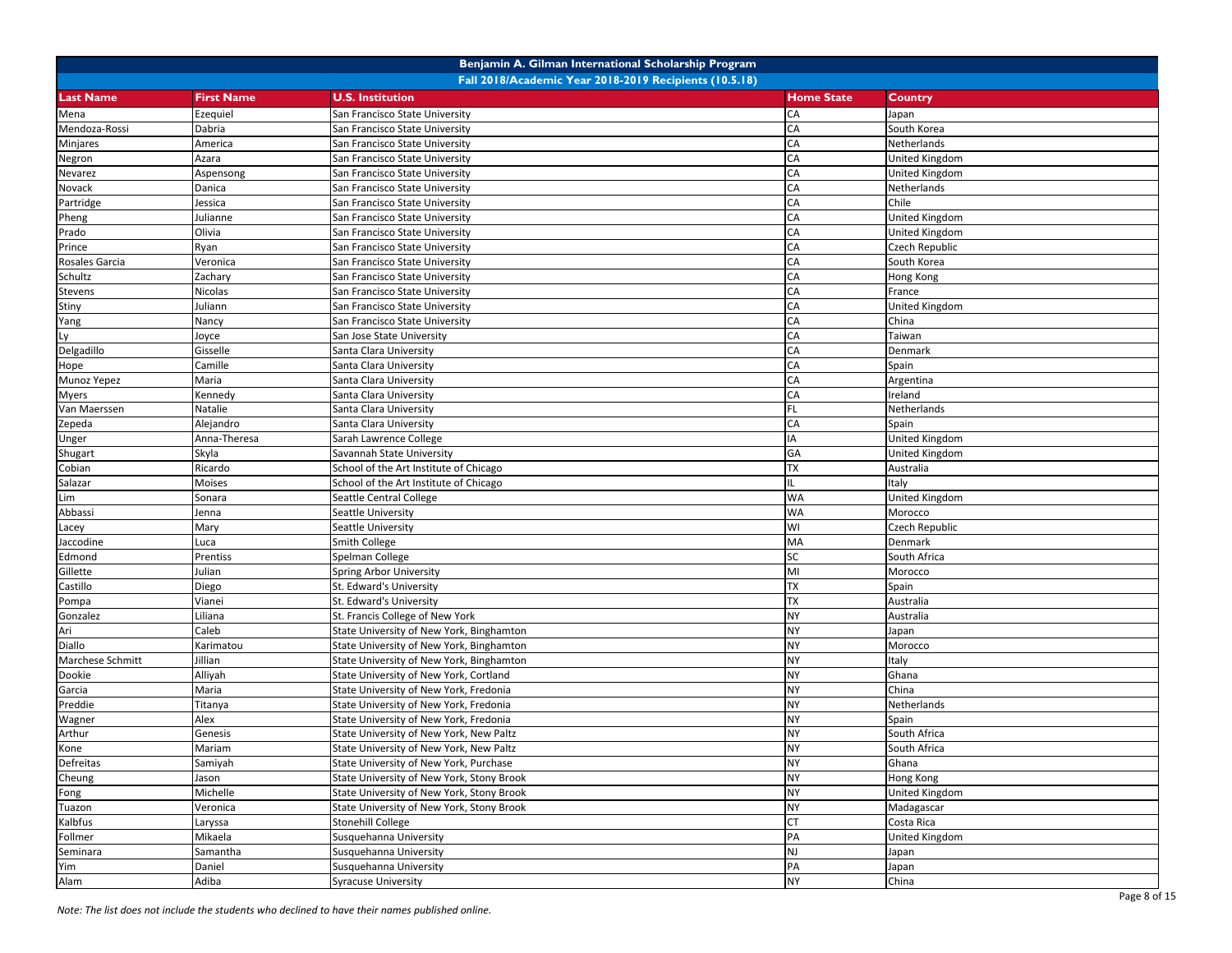|                   |                   | Benjamin A. Gilman International Scholarship Program   |                   |                      |
|-------------------|-------------------|--------------------------------------------------------|-------------------|----------------------|
|                   |                   | Fall 2018/Academic Year 2018-2019 Recipients (10.5.18) |                   |                      |
| <b>Last Name</b>  | <b>First Name</b> | <b>U.S. Institution</b>                                | <b>Home State</b> | <b>Country</b>       |
| Horsford          | Karissa           | <b>Syracuse University</b>                             | <b>NY</b>         | United Kingdom       |
| Roberts           | .ania             | <b>Syracuse University</b>                             | KΥ                | South Africa         |
| Adomako           | Amma-Sika         | <b>Temple University</b>                               | PA                | France               |
| Angeloni          | Gabriel           | Temple University                                      | PA                | Japan                |
| Croussett         | Starlyn           | <b>Temple University</b>                               | PA                | Japan                |
| Zhang             | Tiffany           | Temple University                                      | PA                | Japan                |
| Argueta-Lazo      | Jennifer          | Texas A&M University, College Station                  | ТX                | South Korea          |
| Nelson            | Skylar            | Texas A&M University, College Station                  | TX                | Madagascar           |
| Ramos             | Rowland           | Texas A&M University, College Station                  | TX                | Finland              |
| Tejml             | Sydney            | Texas A&M University, College Station                  | <b>TX</b>         | Costa Rica, Panama   |
| Glenn             | Sierra            | Texas A&M University, Kingsville                       | <b>TX</b>         | United Kingdom       |
| Leifeste          | Annelise          | <b>Texas Lutheran University</b>                       | TX                | South Korea          |
| Gustis            | Kimberly          | Texas State University, San Marcos                     | <b>TX</b>         | Japan                |
| Arredondo         | Ashleigh          | Texas Tech University                                  | ТX                | Spain                |
| Rubio Rayas       | Nelly             | <b>Texas Tech University</b>                           | TX                | Spain                |
| Gold              | Mollie            | The New School                                         | PA                | United Kingdom       |
| Miranda           | Marlen            | Trinity College of Connecticut                         | CA                | Jordan, Nepal, Chile |
| Acosta            | Cami              | <b>Trinity University</b>                              | TX                | Spain                |
| Davis             | Sarah             | <b>Trinity University</b>                              | ТX                | Denmark, Netherlands |
| <b>Uddin</b>      | Shahamat          | <b>Tulane University</b>                               | GA                | Morocco              |
| Duncan            | Lavonia           | Union College of New York                              | NY                | Greece               |
| Duran             | Jennifer          | Union College of New York                              | MA                | Argentina            |
| Garcia Pallares   | Erendira          | Union College of New York                              | <b>NY</b>         | Czech Republic       |
| Lockwood          | Claire            | Union College of New York                              | <b>NY</b>         | Australia            |
| Roman             | Enrique           | Union College of New York                              | CA                | Argentina            |
| Ferguson          | Allyson           | University of Alabama, Birmingham                      | AL                | Spain                |
| <b>Brinkley</b>   | Fredericka        | University of Alabama, Tuscaloosa                      | AL                | Ghana                |
| Kiaupa            | Jourdan           | University of Alabama, Tuscaloosa                      | <b>TN</b>         | Australia            |
| Rowe              | Michael           | University of Alabama, Tuscaloosa                      | <b>AL</b>         | Japan                |
| Guzman            | Jay Andrew        | University of Alaska, Anchorage                        | AK                | Japan                |
| Sorensen          | Brian             | University of Alaska, Anchorage                        | AK                | Japan                |
| Mojardin          | Brandon           | University of Arizona                                  | AZ                | France               |
| Valdez-Villarreal | Susan             | University of Arizona                                  | AZ                | Argentina            |
| Olson             | Erica             | University of Arkansas, Little Rock                    | AR                | Spain                |
| <b>Bolanos</b>    | Alejandro         | University of California, Berkeley                     | CA                | Germany              |
| <b>Botelle</b>    | Morgan            | University of California, Berkeley                     | CA                | France               |
| Camacho Garcia    | Barbara           | University of California, Berkeley                     | CA                | Costa Rica           |
| Cronk             | Ashley            | University of California, Berkeley                     | CA                | Australia            |
| Egland            | Alexandra         | University of California, Berkeley                     | CA                | France               |
| Fregoso           | Diana             | University of California, Berkeley                     | CA                | Italy, Spain, Italy  |
| Lankarani         | Nema              | University of California, Berkeley                     | CA                | China                |
| Levi              | Amanda            | University of California, Berkeley                     | CA                | Netherlands          |
| Leyva             | Joanny            | University of California, Berkeley                     | CA                | Mexico               |
| Liu               | Jeffrey           | University of California, Berkeley                     | CA                | China                |
| Loew              | Justin            | University of California, Berkeley                     | CA                | <b>Barbados</b>      |
| Lopez Gonzalez    | Dulce             | University of California, Berkeley                     | CA                | Mexico               |
| Lopez Guillen     | Lilia             | University of California, Berkeley                     | CA                | Germany              |
| Raslan            | Hannah            | University of California, Berkeley                     | CA                | Mexico               |
| Rehman            | Maryam            | University of California, Berkeley                     | CA                | Spain                |
| Rickansrud        | Heather           | University of California, Berkeley                     | CA                | Denmark              |
| Ruiz Custodio     | Camila            | University of California, Berkeley                     | CA                | Chile                |
| Ruiz Saldana      | Nilda             | University of California, Berkeley                     | CA                | Costa Rica           |
| Soto-Beltran      | Dalia             | University of California, Berkeley                     | CA                | France               |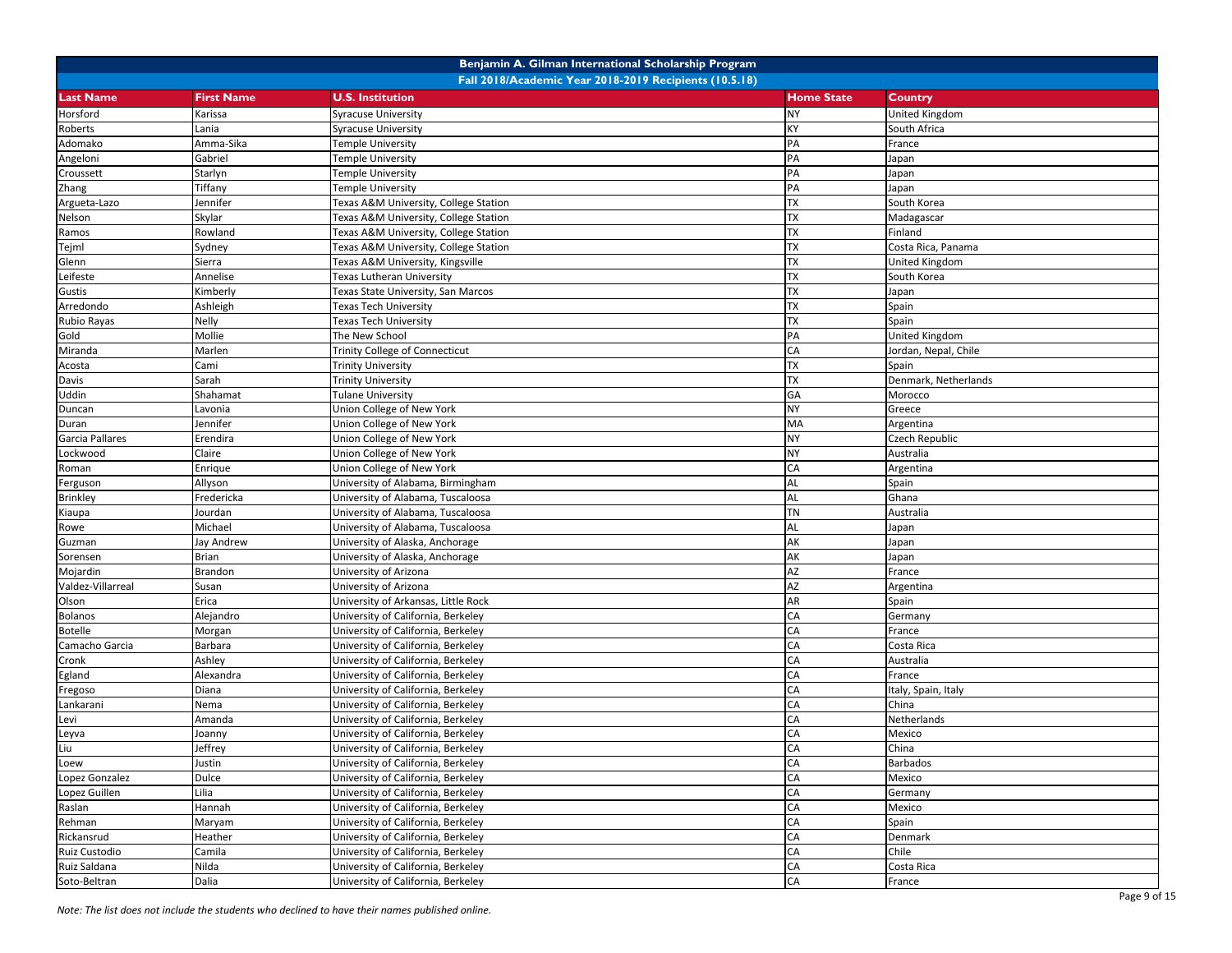|                   |                   | Benjamin A. Gilman International Scholarship Program   |                   |                  |
|-------------------|-------------------|--------------------------------------------------------|-------------------|------------------|
|                   |                   | Fall 2018/Academic Year 2018-2019 Recipients (10.5.18) |                   |                  |
| <b>Last Name</b>  | <b>First Name</b> | <b>U.S. Institution</b>                                | <b>Home State</b> | Country          |
| Yoshimoto         | Evan              | University of California, Berkeley                     | CA                | Japan            |
| Aguilar           | Dorian            | University of California, Davis                        | CA                | Italy            |
| Cerutti           | Leonardo          | University of California, Davis                        | CA                | Argentina        |
| Hammond           | Jameson           | University of California, Davis                        | CA                | United Kingdom   |
| Herrera Maldonado | Itzel             | University of California, Davis                        | CA                | Mexico           |
| Khan              | Araiba            | University of California, Davis                        | CA                | Jordan           |
| Ma                | Katelyn           | University of California, Davis                        | CA                | Singapore        |
| Nguyen            | Vivian            | University of California, Davis                        | CA                | Ireland          |
| Oropeza           | Daniel            | University of California, Davis                        | CA                | Bhutan           |
| Pratt             | Kyle              | University of California, Davis                        | CA                | Bhutan           |
| Radusovsky        | Emily             | University of California, Davis                        | CA                | Denmark          |
| Rezaian           | Bita              | University of California, Davis                        | CA                | South Africa     |
| Rodriguez         | Leslie            | University of California, Davis                        | CA                | Germany          |
| Shadrake          | Kimberly          | University of California, Davis                        | CA                | Netherlands      |
| Thompson          | Jordan            | University of California, Davis                        | CA                | Argentina        |
| Tran              | Thuong            | University of California, Davis                        | CA                | Argentina, Chile |
| Turner            | Blake             | University of California, Davis                        | CA                | Argentina        |
| Vanslyke          | Catalina          | University of California, Davis                        | CA                | Argentina, Chile |
| Zhu               | Amy               | University of California, Davis                        | CA                | South Korea      |
| Arias             | Arianna           | University of California, Irvine                       | CA                | Netherlands      |
| Contreras Chavez  | Elena             | University of California, Irvine                       | CA                | Singapore        |
| Davalos           | Briitany          | University of California, Irvine                       | CA                | reland           |
| Gomez             | Dalhya            | University of California, Irvine                       | CA                | South Korea      |
| Hanif             | Zeeshan           | University of California, Irvine                       | CA                | United Kingdom   |
| Le                | Victor            | University of California, Irvine                       | CA                | United Kingdom   |
| Long              | Trelysa           | University of California, Irvine                       | CA                | South Korea      |
| Lucas             | Katherine         | University of California, Irvine                       | CA                | France           |
| Noh               | Samuel            | University of California, Irvine                       | CA                | South Korea      |
| Phouasalit        | Alvina            | University of California, Irvine                       | CA                | United Kingdom   |
| Salas             | Ashley            | University of California, Irvine                       | CA                | Thailand         |
| Song              | Hannah            | University of California, Irvine                       | CA                | South Korea      |
| Thiem             | Victoria          | University of California, Irvine                       | CA                | South Korea      |
| Walker            | Mylen             | University of California, Irvine                       | CA                | Spain            |
| Xie               | Winnie            | University of California, Irvine                       | CA                | taly             |
| Barukh            | Sarah             | University of California, Los Angeles                  | CA                | Argentina, Chile |
| Capalla           | Evaristo Luis     | University of California, Los Angeles                  | CA                | Kazakhstan       |
| De Simon          | Ruperta           | University of California, Los Angeles                  | CA                | Mexico           |
| Flores            | Kaycee            | University of California, Los Angeles                  | CA                | United Kingdom   |
| Reed              | August            | University of California, Los Angeles                  | CA                | <b>Brazil</b>    |
| Sanchez           | Kenneth           | University of California, Los Angeles                  | CA                | <b>Brazil</b>    |
| Avila             | Yannett           | University of California, Merced                       | CA                | ndia             |
| Estrada           | Daniel            | University of California, Merced                       | CA                | Denmark          |
| Picazo            | Michaela          | University of California, Merced                       | CA                | Argentina        |
| Du                | Daphne            | University of California, Riverside                    | CA                | Netherlands      |
| Aminzadeh         | Daniel            | University of California, San Diego                    | CA                | Netherlands      |
| Dusto             | Jennifer          | University of California, San Diego                    | CA                | Australia        |
| Escobar           | Alexandra         | University of California, San Diego                    | CA                | Thailand         |
| Kwangaba          | Irene             | University of California, San Diego                    | CA                | Ghana            |
| Lehman            | Amir              | University of California, San Diego                    | CA                | France           |
| Maravillo         | Steve             | University of California, San Diego                    | CA                | Spain            |
| Mejia-Munoz       | Alondra           | University of California, San Diego                    | CA                | Mexico           |
| Sandoval          | Gerardo           | University of California, San Diego                    | CA                | United Kingdom   |
| Van Vo            | Anh               | University of California, San Diego                    | CA                | Thailand         |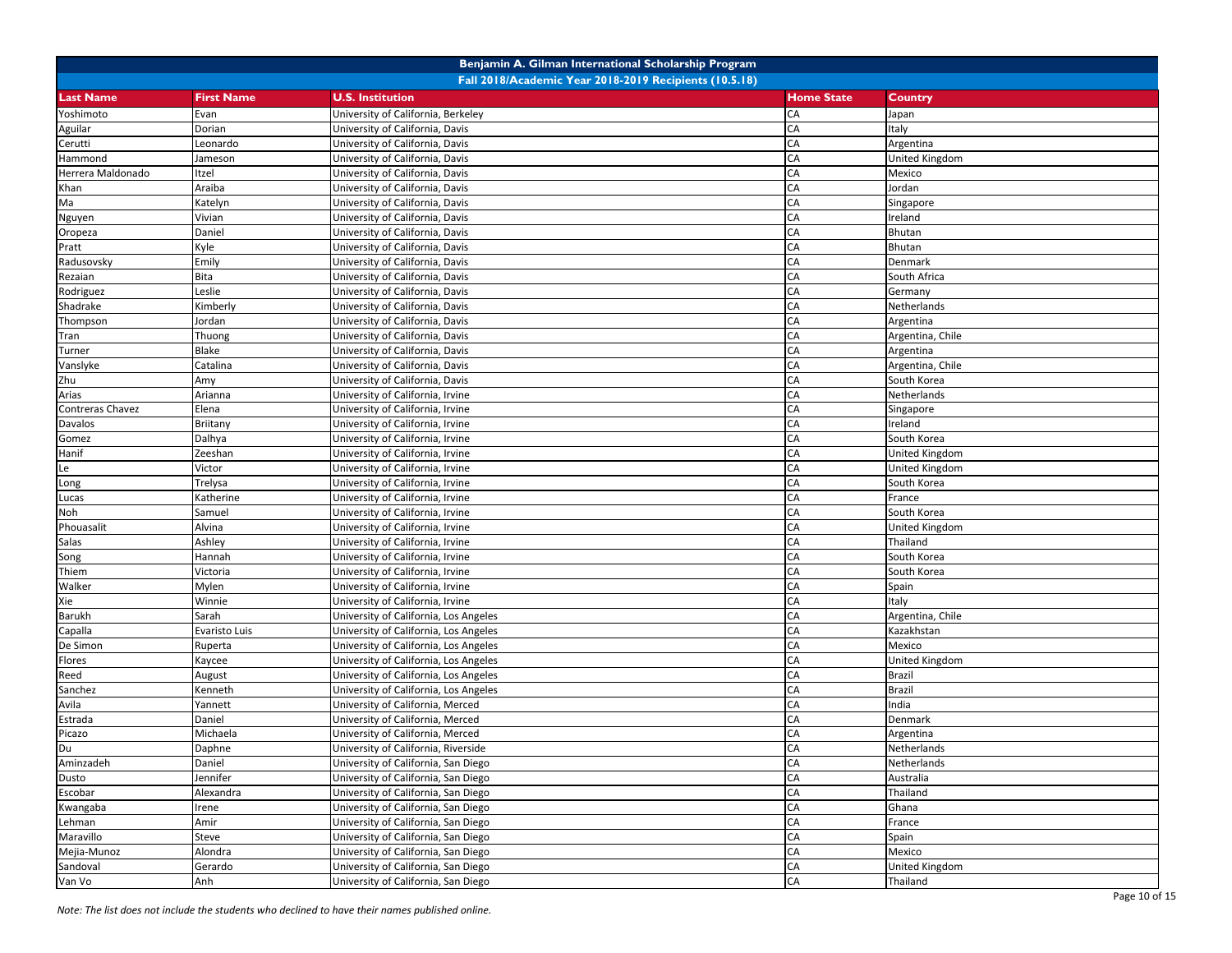|                  | Benjamin A. Gilman International Scholarship Program   |                                         |                   |                |  |  |
|------------------|--------------------------------------------------------|-----------------------------------------|-------------------|----------------|--|--|
|                  | Fall 2018/Academic Year 2018-2019 Recipients (10.5.18) |                                         |                   |                |  |  |
| <b>Last Name</b> | <b>First Name</b>                                      | <b>U.S. Institution</b>                 | <b>Home State</b> | Country        |  |  |
| Vazquez Godinez  | Michelle                                               | University of California, San Diego     | CA                | Thailand       |  |  |
| Zhang            | Victoria                                               | University of California, San Diego     | CA                | South Korea    |  |  |
| Zheng            | Jiayi                                                  | University of California, San Diego     | CA                | South Korea    |  |  |
| Arguello-Inglis  | Natalia                                                | University of California, Santa Barbara | CA                | Mexico         |  |  |
| Contreras        | Sarahi                                                 | University of California, Santa Barbara | CA                | Spain          |  |  |
| De La Torre      | Bryant                                                 | University of California, Santa Barbara | CA                | Netherlands    |  |  |
| Ehrlich-Simm     | Jasmine                                                | University of California, Santa Barbara | CA                | Morocco        |  |  |
| Gursky           | Galina                                                 | University of California, Santa Barbara | CA                | Senegal        |  |  |
| Hemphill         | Justin                                                 | University of California, Santa Barbara | CA                | Sweden         |  |  |
| Messina          | Claire                                                 | University of California, Santa Barbara | CA                | srael          |  |  |
| Olguin           | Jennifer                                               | University of California, Santa Barbara | CA                | Germany        |  |  |
| Patel            | Ekshika                                                | University of California, Santa Barbara | CA                | South Africa   |  |  |
| Tan              | Xin Yi                                                 | University of California, Santa Barbara | CA                | Singapore      |  |  |
| Tran             | Richard                                                | University of California, Santa Barbara | CA                | Australia      |  |  |
| Urbina           | Jocelyn                                                | University of California, Santa Barbara | CA                | Spain          |  |  |
| Zhou             | Jianwei                                                | University of California, Santa Barbara | CA                | South Korea    |  |  |
| Chavez           | Louie                                                  | University of California, Santa Cruz    | CA                | India          |  |  |
| Chen             | Wei Yang                                               | University of California, Santa Cruz    | CA                | China          |  |  |
| Del Guidice-Pina | Nicolas                                                | University of California, Santa Cruz    | CA                | Thailand       |  |  |
| Flores           | Katherine                                              | University of California, Santa Cruz    | CA                | India          |  |  |
| Kristy           | Ava                                                    | University of California, Santa Cruz    | CA                | reland         |  |  |
| Rubin            | Kelly                                                  | University of California, Santa Cruz    | CA                | United Kingdom |  |  |
| Simeona          | Joshua                                                 | University of California, Santa Cruz    | CA                | China          |  |  |
| Tedards          | Natalie                                                | University of Chicago                   | AZ                | Italy          |  |  |
| Kugbe            | Regis                                                  | University of Cincinnati                | OH                | United Kingdom |  |  |
| Edwards          | Erin                                                   | University of Colorado at Denver        | CO                | New Zealand    |  |  |
| Gentry           | Julia                                                  | University of Colorado, Boulder         | CO                | Spain          |  |  |
| Kiflom           | Bella                                                  | University of Colorado, Boulder         | CO                | Singapore      |  |  |
| Metivier         | Samuel                                                 | University of Colorado, Boulder         | CO                | Morocco        |  |  |
| Sandate Cruz     | Jasmine                                                | University of Colorado, Boulder         | CO                | Thailand       |  |  |
| Jordan           | Sydnay                                                 | University of Connecticut               | <b>NJ</b>         | South Korea    |  |  |
| Manfra           | Leah                                                   | University of Delaware                  | DE                | China          |  |  |
| Alldritt         | Miles                                                  | University of Denver                    | CO                | taly           |  |  |
| Betemedhin       | Rebeka                                                 | University of Denver                    | <b>NV</b>         | Spain          |  |  |
| <b>Brooks</b>    | Rayven                                                 | University of Denver                    | IA                | <b>Bolivia</b> |  |  |
| Daniels          | Catherine                                              | University of Denver                    | CO                | Thailand       |  |  |
| Holiski          | Connor                                                 | University of Denver                    | TX                | Czech Republic |  |  |
| Orozco           | Raul                                                   | University of Denver                    | CO                | Germany        |  |  |
| Snook            | Richelle                                               | University of Denver                    | CO                | United Kingdom |  |  |
| Ah-Siong         | Shane                                                  | University of Florida                   | CA                | taly           |  |  |
| Garvin           | Alizah                                                 | University of Georgia                   | GA                | Costa Rica     |  |  |
| Ilarionova       | Gabriela                                               | University of Georgia                   | GA                | Spain          |  |  |
| De Mello-Miller  | Mikiala                                                | University of Hawaii, Hilo              | HI                | Japan          |  |  |
| Helfrich         | Asia                                                   | University of Hawaii, Hilo              | lнı               | Sweden         |  |  |
| Odaira           | Amy                                                    | University of Hawaii, Hilo              | HI                | Sweden, Japan  |  |  |
| Chung            | Melody                                                 | University of Hawaii, Manoa             | HI                | Japan          |  |  |
| So               | Kai Hong                                               | University of Hawaii, Manoa             | HI                | South Korea    |  |  |
| Morales          | Luis                                                   | University of Houston                   | <b>TX</b>         | Denmark        |  |  |
| Rodriguez        | Edgar                                                  | University of Houston                   | <b>TX</b>         | Denmark        |  |  |
| Grigsby          | Keoshia                                                | University of Houston, Downtown         | TX                | China          |  |  |
| Cervantes        | Estefania                                              | University of Idaho                     | ID                | <b>Brazil</b>  |  |  |
| Keehner          | Cole                                                   | University of Idaho                     | ID                | Germany        |  |  |
| Denham           | Taliya                                                 | University of Illinois, Chicago         |                   | Spain          |  |  |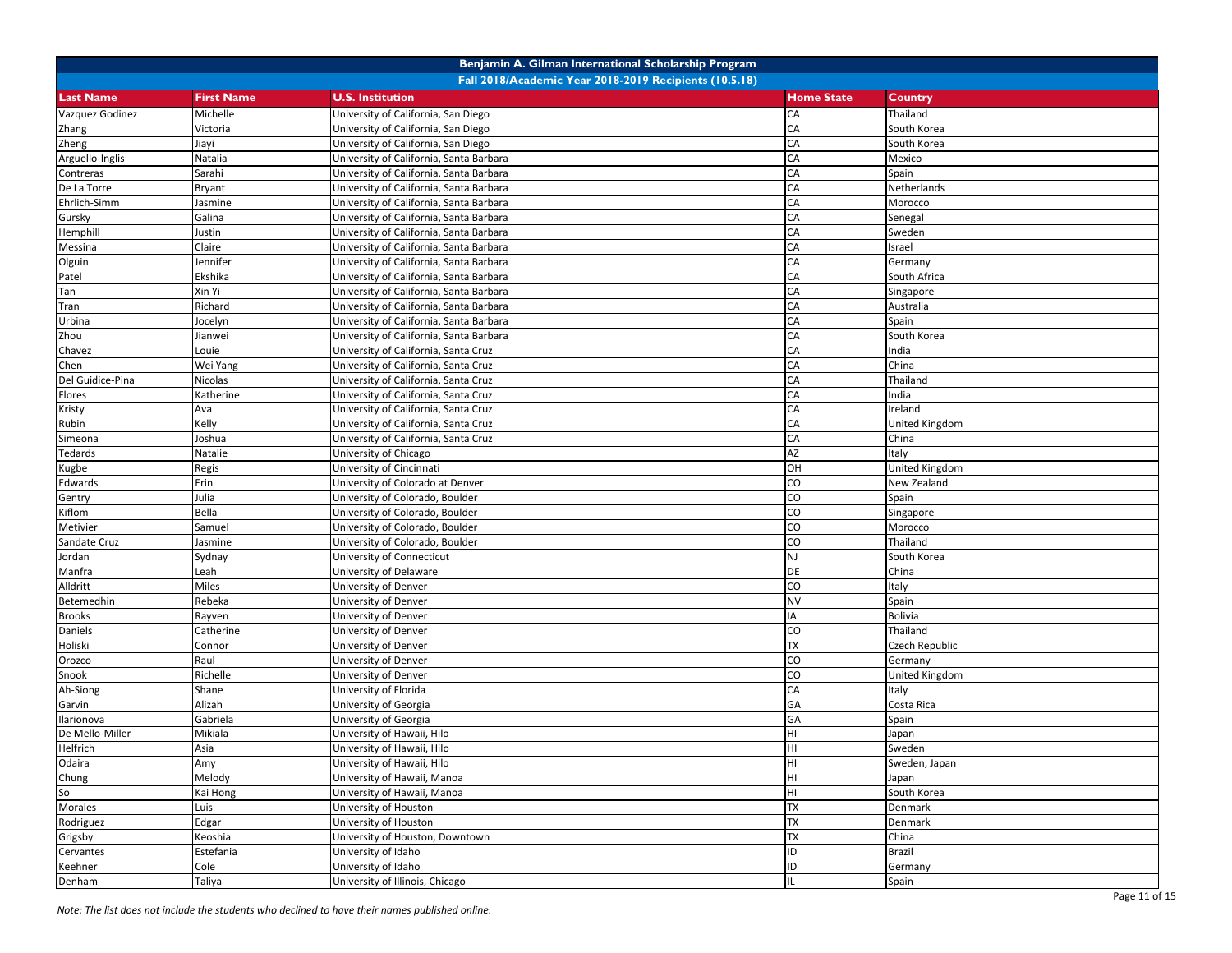| Fall 2018/Academic Year 2018-2019 Recipients (10.5.18)<br><b>Last Name</b><br><b>First Name</b><br><b>U.S. Institution</b><br><b>Home State</b><br><b>Country</b><br>Gastreich<br>University of Illinois, Chicago<br>Mexico<br>Jarred<br>University of Illinois, Chicago<br>Argentina, Chile, Brazil<br>Quinones<br>Shamira<br>University of Illinois, Springfield<br>Duarte-Noe<br>Paul<br>Japan<br>Emily<br>University of Illinois, Urbana-Champaign<br>IL<br>Spain<br>Boehm<br>France<br>Gabriela<br>University of Illinois, Urbana-Champaign<br>Garza<br>University of Illinois, Urbana-Champaign<br>Matea<br>IL<br>Costa Rica<br>Larrieu<br>reland<br>Alondra<br>University of Illinois, Urbana-Champaign<br>Lopez<br>Sofia<br>Sinnokrot<br>University of Illinois, Urbana-Champaign<br>Jordan<br>IA<br>Kelsey-Faith<br>University of Iowa<br>France<br>Abeh<br>Madaline<br><b>IA</b><br>Denmark<br>University of Iowa<br>Berg<br>Brittany<br>University of Iowa<br>Netherlands<br>Hughes<br>IA<br>Sanford<br>Jonathan<br>University of Iowa<br>Norway<br>KS<br>Apolonia<br>University of Kansas, Lawrence<br>Costa Rica<br>Arteaga<br>KS<br>Reinhold<br>Mathew<br>University of Kansas, Lawrence<br>Japan<br>MO<br>Teasley<br>Morocco<br>Cheyanne<br>University of Kansas, Lawrence<br>CA<br>University of La Verne<br>Spain<br>Jaimes<br>Jesus<br>KY<br>Morocco<br>Wakaba<br>University of Louisville<br>Margaret<br><b>MD</b><br>Kashkett<br>Daniel<br>University of Maryland, Baltimore County<br>Costa Rica<br><b>MD</b><br>Seong<br>University of Maryland, College Park<br>South Korea<br>Kim<br>MD<br>Denise<br>University of Maryland, College Park<br>France<br>Nzeyimana<br>MD<br>Okpali<br>University of Maryland, College Park<br>Costa Rica<br>Grace<br>MD<br>Phinney<br>Joshua<br>University of Maryland, College Park<br>Morocco<br>MD<br>Sewell<br>Solomon<br>University of Maryland, College Park<br>Spain<br>MA<br><b>Brickell</b><br>Netherlands<br>Daniel<br>University of Massachusetts, Amherst<br>MA<br>Campbell<br>Abigail<br>University of Massachusetts, Amherst<br>Tanzania<br>MA<br><b>Brazil</b><br>Glorimar<br>University of Massachusetts, Amherst<br>Estevez<br><b>TN</b><br>Cole<br>David<br>University of Memphis<br>Japan<br>TN<br>Briauna<br>University of Memphis<br>Costa Rica<br>Lovin<br><b>TN</b><br>Massengill<br>Cody<br>University of Memphis<br>Germany<br><b>TN</b><br>Mohamad<br>Zaid<br>University of Memphis<br>South Korea<br>MI<br>Lindsay<br>University of Michigan-Ann Arbor<br>Germany<br>Rasmussen<br>MI<br>China<br>West<br>Amanda<br>University of Michigan-Ann Arbor<br>University of Minnesota, Morris<br>MN<br>Michelle<br>Mathias<br>Senegal<br>University of Minnesota, Twin Cities<br>MN<br>Feldhahn<br>Lowell<br>Japan<br>MN<br>Kristin<br>University of Minnesota, Twin Cities<br>Kenya<br>Lentz<br>SD<br>University of Minnesota, Twin Cities<br>Vietnam<br>Nguyen<br>Amanda<br><b>MS</b><br>Zhu<br>Anlu<br>University of Mississippi<br>South Korea<br>University of Missouri-Columbia<br><b>MO</b><br>Pierre-Louis<br>Abigail<br>Spain<br>Trull<br>MO<br>Brian<br>University of Missouri-St. Louis<br>Portugal<br><b>NE</b><br>Glaser<br>Rachel<br>University of Nebraska, Lincoln<br>reland<br><b>NE</b><br><b>Needles</b><br>University of Nebraska, Lincoln<br>Spain<br>Ryane<br><b>NE</b><br>taly<br>Paramo Reyes<br>University of Nebraska, Lincoln<br>Juana<br><b>NE</b><br>Ward<br>Isaac<br>University of Nebraska, Lincoln<br>Argentina<br><b>NE</b><br>Kresovic<br>Stojan<br>University of Nebraska, Omaha<br>Australia<br>University of Nevada, Las Vegas<br><b>NV</b><br>Italy<br>Acosta<br>Katherine<br>Alem<br><b>NV</b><br>Eden<br>University of Nevada, Las Vegas<br>Czech Republic<br><b>NV</b><br>University of Nevada, Las Vegas<br>Martha<br>France<br>Amaya<br><b>NV</b><br>Netherlands<br>Ben<br>University of Nevada, Las Vegas<br><b>Brikman</b><br><b>NV</b><br>University of Nevada, Las Vegas<br>Castillo<br>Leandro<br>Uruguay<br><b>NV</b><br>University of Nevada, Las Vegas<br>Chile<br>Jennifer<br>Lopez<br><b>NV</b><br>Mejia<br>Zully<br>Italy<br>University of Nevada, Las Vegas<br><b>NV</b><br>Peppers Johnson<br>Rishawn<br>University of Nevada, Las Vegas<br>Japan |        |        | Benjamin A. Gilman International Scholarship Program |           |       |
|-------------------------------------------------------------------------------------------------------------------------------------------------------------------------------------------------------------------------------------------------------------------------------------------------------------------------------------------------------------------------------------------------------------------------------------------------------------------------------------------------------------------------------------------------------------------------------------------------------------------------------------------------------------------------------------------------------------------------------------------------------------------------------------------------------------------------------------------------------------------------------------------------------------------------------------------------------------------------------------------------------------------------------------------------------------------------------------------------------------------------------------------------------------------------------------------------------------------------------------------------------------------------------------------------------------------------------------------------------------------------------------------------------------------------------------------------------------------------------------------------------------------------------------------------------------------------------------------------------------------------------------------------------------------------------------------------------------------------------------------------------------------------------------------------------------------------------------------------------------------------------------------------------------------------------------------------------------------------------------------------------------------------------------------------------------------------------------------------------------------------------------------------------------------------------------------------------------------------------------------------------------------------------------------------------------------------------------------------------------------------------------------------------------------------------------------------------------------------------------------------------------------------------------------------------------------------------------------------------------------------------------------------------------------------------------------------------------------------------------------------------------------------------------------------------------------------------------------------------------------------------------------------------------------------------------------------------------------------------------------------------------------------------------------------------------------------------------------------------------------------------------------------------------------------------------------------------------------------------------------------------------------------------------------------------------------------------------------------------------------------------------------------------------------------------------------------------------------------------------------------------------------------------------------------------------------------------------------------------------------------------------------------------------------------------------------------------------------------------------------------------------------------------------------------------------------------------------------------------------------------------------------------------------------------------------------------------------------------------------------------------------------------------------------------------------------------------------------------------------------------------------------------------------------------------------------------------------------------------------------------------------------------------------|--------|--------|------------------------------------------------------|-----------|-------|
|                                                                                                                                                                                                                                                                                                                                                                                                                                                                                                                                                                                                                                                                                                                                                                                                                                                                                                                                                                                                                                                                                                                                                                                                                                                                                                                                                                                                                                                                                                                                                                                                                                                                                                                                                                                                                                                                                                                                                                                                                                                                                                                                                                                                                                                                                                                                                                                                                                                                                                                                                                                                                                                                                                                                                                                                                                                                                                                                                                                                                                                                                                                                                                                                                                                                                                                                                                                                                                                                                                                                                                                                                                                                                                                                                                                                                                                                                                                                                                                                                                                                                                                                                                                                                                                                                     |        |        |                                                      |           |       |
|                                                                                                                                                                                                                                                                                                                                                                                                                                                                                                                                                                                                                                                                                                                                                                                                                                                                                                                                                                                                                                                                                                                                                                                                                                                                                                                                                                                                                                                                                                                                                                                                                                                                                                                                                                                                                                                                                                                                                                                                                                                                                                                                                                                                                                                                                                                                                                                                                                                                                                                                                                                                                                                                                                                                                                                                                                                                                                                                                                                                                                                                                                                                                                                                                                                                                                                                                                                                                                                                                                                                                                                                                                                                                                                                                                                                                                                                                                                                                                                                                                                                                                                                                                                                                                                                                     |        |        |                                                      |           |       |
|                                                                                                                                                                                                                                                                                                                                                                                                                                                                                                                                                                                                                                                                                                                                                                                                                                                                                                                                                                                                                                                                                                                                                                                                                                                                                                                                                                                                                                                                                                                                                                                                                                                                                                                                                                                                                                                                                                                                                                                                                                                                                                                                                                                                                                                                                                                                                                                                                                                                                                                                                                                                                                                                                                                                                                                                                                                                                                                                                                                                                                                                                                                                                                                                                                                                                                                                                                                                                                                                                                                                                                                                                                                                                                                                                                                                                                                                                                                                                                                                                                                                                                                                                                                                                                                                                     |        |        |                                                      |           |       |
|                                                                                                                                                                                                                                                                                                                                                                                                                                                                                                                                                                                                                                                                                                                                                                                                                                                                                                                                                                                                                                                                                                                                                                                                                                                                                                                                                                                                                                                                                                                                                                                                                                                                                                                                                                                                                                                                                                                                                                                                                                                                                                                                                                                                                                                                                                                                                                                                                                                                                                                                                                                                                                                                                                                                                                                                                                                                                                                                                                                                                                                                                                                                                                                                                                                                                                                                                                                                                                                                                                                                                                                                                                                                                                                                                                                                                                                                                                                                                                                                                                                                                                                                                                                                                                                                                     |        |        |                                                      |           |       |
|                                                                                                                                                                                                                                                                                                                                                                                                                                                                                                                                                                                                                                                                                                                                                                                                                                                                                                                                                                                                                                                                                                                                                                                                                                                                                                                                                                                                                                                                                                                                                                                                                                                                                                                                                                                                                                                                                                                                                                                                                                                                                                                                                                                                                                                                                                                                                                                                                                                                                                                                                                                                                                                                                                                                                                                                                                                                                                                                                                                                                                                                                                                                                                                                                                                                                                                                                                                                                                                                                                                                                                                                                                                                                                                                                                                                                                                                                                                                                                                                                                                                                                                                                                                                                                                                                     |        |        |                                                      |           |       |
|                                                                                                                                                                                                                                                                                                                                                                                                                                                                                                                                                                                                                                                                                                                                                                                                                                                                                                                                                                                                                                                                                                                                                                                                                                                                                                                                                                                                                                                                                                                                                                                                                                                                                                                                                                                                                                                                                                                                                                                                                                                                                                                                                                                                                                                                                                                                                                                                                                                                                                                                                                                                                                                                                                                                                                                                                                                                                                                                                                                                                                                                                                                                                                                                                                                                                                                                                                                                                                                                                                                                                                                                                                                                                                                                                                                                                                                                                                                                                                                                                                                                                                                                                                                                                                                                                     |        |        |                                                      |           |       |
|                                                                                                                                                                                                                                                                                                                                                                                                                                                                                                                                                                                                                                                                                                                                                                                                                                                                                                                                                                                                                                                                                                                                                                                                                                                                                                                                                                                                                                                                                                                                                                                                                                                                                                                                                                                                                                                                                                                                                                                                                                                                                                                                                                                                                                                                                                                                                                                                                                                                                                                                                                                                                                                                                                                                                                                                                                                                                                                                                                                                                                                                                                                                                                                                                                                                                                                                                                                                                                                                                                                                                                                                                                                                                                                                                                                                                                                                                                                                                                                                                                                                                                                                                                                                                                                                                     |        |        |                                                      |           |       |
|                                                                                                                                                                                                                                                                                                                                                                                                                                                                                                                                                                                                                                                                                                                                                                                                                                                                                                                                                                                                                                                                                                                                                                                                                                                                                                                                                                                                                                                                                                                                                                                                                                                                                                                                                                                                                                                                                                                                                                                                                                                                                                                                                                                                                                                                                                                                                                                                                                                                                                                                                                                                                                                                                                                                                                                                                                                                                                                                                                                                                                                                                                                                                                                                                                                                                                                                                                                                                                                                                                                                                                                                                                                                                                                                                                                                                                                                                                                                                                                                                                                                                                                                                                                                                                                                                     |        |        |                                                      |           |       |
|                                                                                                                                                                                                                                                                                                                                                                                                                                                                                                                                                                                                                                                                                                                                                                                                                                                                                                                                                                                                                                                                                                                                                                                                                                                                                                                                                                                                                                                                                                                                                                                                                                                                                                                                                                                                                                                                                                                                                                                                                                                                                                                                                                                                                                                                                                                                                                                                                                                                                                                                                                                                                                                                                                                                                                                                                                                                                                                                                                                                                                                                                                                                                                                                                                                                                                                                                                                                                                                                                                                                                                                                                                                                                                                                                                                                                                                                                                                                                                                                                                                                                                                                                                                                                                                                                     |        |        |                                                      |           |       |
|                                                                                                                                                                                                                                                                                                                                                                                                                                                                                                                                                                                                                                                                                                                                                                                                                                                                                                                                                                                                                                                                                                                                                                                                                                                                                                                                                                                                                                                                                                                                                                                                                                                                                                                                                                                                                                                                                                                                                                                                                                                                                                                                                                                                                                                                                                                                                                                                                                                                                                                                                                                                                                                                                                                                                                                                                                                                                                                                                                                                                                                                                                                                                                                                                                                                                                                                                                                                                                                                                                                                                                                                                                                                                                                                                                                                                                                                                                                                                                                                                                                                                                                                                                                                                                                                                     |        |        |                                                      |           |       |
|                                                                                                                                                                                                                                                                                                                                                                                                                                                                                                                                                                                                                                                                                                                                                                                                                                                                                                                                                                                                                                                                                                                                                                                                                                                                                                                                                                                                                                                                                                                                                                                                                                                                                                                                                                                                                                                                                                                                                                                                                                                                                                                                                                                                                                                                                                                                                                                                                                                                                                                                                                                                                                                                                                                                                                                                                                                                                                                                                                                                                                                                                                                                                                                                                                                                                                                                                                                                                                                                                                                                                                                                                                                                                                                                                                                                                                                                                                                                                                                                                                                                                                                                                                                                                                                                                     |        |        |                                                      |           |       |
|                                                                                                                                                                                                                                                                                                                                                                                                                                                                                                                                                                                                                                                                                                                                                                                                                                                                                                                                                                                                                                                                                                                                                                                                                                                                                                                                                                                                                                                                                                                                                                                                                                                                                                                                                                                                                                                                                                                                                                                                                                                                                                                                                                                                                                                                                                                                                                                                                                                                                                                                                                                                                                                                                                                                                                                                                                                                                                                                                                                                                                                                                                                                                                                                                                                                                                                                                                                                                                                                                                                                                                                                                                                                                                                                                                                                                                                                                                                                                                                                                                                                                                                                                                                                                                                                                     |        |        |                                                      |           |       |
|                                                                                                                                                                                                                                                                                                                                                                                                                                                                                                                                                                                                                                                                                                                                                                                                                                                                                                                                                                                                                                                                                                                                                                                                                                                                                                                                                                                                                                                                                                                                                                                                                                                                                                                                                                                                                                                                                                                                                                                                                                                                                                                                                                                                                                                                                                                                                                                                                                                                                                                                                                                                                                                                                                                                                                                                                                                                                                                                                                                                                                                                                                                                                                                                                                                                                                                                                                                                                                                                                                                                                                                                                                                                                                                                                                                                                                                                                                                                                                                                                                                                                                                                                                                                                                                                                     |        |        |                                                      |           |       |
|                                                                                                                                                                                                                                                                                                                                                                                                                                                                                                                                                                                                                                                                                                                                                                                                                                                                                                                                                                                                                                                                                                                                                                                                                                                                                                                                                                                                                                                                                                                                                                                                                                                                                                                                                                                                                                                                                                                                                                                                                                                                                                                                                                                                                                                                                                                                                                                                                                                                                                                                                                                                                                                                                                                                                                                                                                                                                                                                                                                                                                                                                                                                                                                                                                                                                                                                                                                                                                                                                                                                                                                                                                                                                                                                                                                                                                                                                                                                                                                                                                                                                                                                                                                                                                                                                     |        |        |                                                      |           |       |
|                                                                                                                                                                                                                                                                                                                                                                                                                                                                                                                                                                                                                                                                                                                                                                                                                                                                                                                                                                                                                                                                                                                                                                                                                                                                                                                                                                                                                                                                                                                                                                                                                                                                                                                                                                                                                                                                                                                                                                                                                                                                                                                                                                                                                                                                                                                                                                                                                                                                                                                                                                                                                                                                                                                                                                                                                                                                                                                                                                                                                                                                                                                                                                                                                                                                                                                                                                                                                                                                                                                                                                                                                                                                                                                                                                                                                                                                                                                                                                                                                                                                                                                                                                                                                                                                                     |        |        |                                                      |           |       |
|                                                                                                                                                                                                                                                                                                                                                                                                                                                                                                                                                                                                                                                                                                                                                                                                                                                                                                                                                                                                                                                                                                                                                                                                                                                                                                                                                                                                                                                                                                                                                                                                                                                                                                                                                                                                                                                                                                                                                                                                                                                                                                                                                                                                                                                                                                                                                                                                                                                                                                                                                                                                                                                                                                                                                                                                                                                                                                                                                                                                                                                                                                                                                                                                                                                                                                                                                                                                                                                                                                                                                                                                                                                                                                                                                                                                                                                                                                                                                                                                                                                                                                                                                                                                                                                                                     |        |        |                                                      |           |       |
|                                                                                                                                                                                                                                                                                                                                                                                                                                                                                                                                                                                                                                                                                                                                                                                                                                                                                                                                                                                                                                                                                                                                                                                                                                                                                                                                                                                                                                                                                                                                                                                                                                                                                                                                                                                                                                                                                                                                                                                                                                                                                                                                                                                                                                                                                                                                                                                                                                                                                                                                                                                                                                                                                                                                                                                                                                                                                                                                                                                                                                                                                                                                                                                                                                                                                                                                                                                                                                                                                                                                                                                                                                                                                                                                                                                                                                                                                                                                                                                                                                                                                                                                                                                                                                                                                     |        |        |                                                      |           |       |
|                                                                                                                                                                                                                                                                                                                                                                                                                                                                                                                                                                                                                                                                                                                                                                                                                                                                                                                                                                                                                                                                                                                                                                                                                                                                                                                                                                                                                                                                                                                                                                                                                                                                                                                                                                                                                                                                                                                                                                                                                                                                                                                                                                                                                                                                                                                                                                                                                                                                                                                                                                                                                                                                                                                                                                                                                                                                                                                                                                                                                                                                                                                                                                                                                                                                                                                                                                                                                                                                                                                                                                                                                                                                                                                                                                                                                                                                                                                                                                                                                                                                                                                                                                                                                                                                                     |        |        |                                                      |           |       |
|                                                                                                                                                                                                                                                                                                                                                                                                                                                                                                                                                                                                                                                                                                                                                                                                                                                                                                                                                                                                                                                                                                                                                                                                                                                                                                                                                                                                                                                                                                                                                                                                                                                                                                                                                                                                                                                                                                                                                                                                                                                                                                                                                                                                                                                                                                                                                                                                                                                                                                                                                                                                                                                                                                                                                                                                                                                                                                                                                                                                                                                                                                                                                                                                                                                                                                                                                                                                                                                                                                                                                                                                                                                                                                                                                                                                                                                                                                                                                                                                                                                                                                                                                                                                                                                                                     |        |        |                                                      |           |       |
|                                                                                                                                                                                                                                                                                                                                                                                                                                                                                                                                                                                                                                                                                                                                                                                                                                                                                                                                                                                                                                                                                                                                                                                                                                                                                                                                                                                                                                                                                                                                                                                                                                                                                                                                                                                                                                                                                                                                                                                                                                                                                                                                                                                                                                                                                                                                                                                                                                                                                                                                                                                                                                                                                                                                                                                                                                                                                                                                                                                                                                                                                                                                                                                                                                                                                                                                                                                                                                                                                                                                                                                                                                                                                                                                                                                                                                                                                                                                                                                                                                                                                                                                                                                                                                                                                     |        |        |                                                      |           |       |
|                                                                                                                                                                                                                                                                                                                                                                                                                                                                                                                                                                                                                                                                                                                                                                                                                                                                                                                                                                                                                                                                                                                                                                                                                                                                                                                                                                                                                                                                                                                                                                                                                                                                                                                                                                                                                                                                                                                                                                                                                                                                                                                                                                                                                                                                                                                                                                                                                                                                                                                                                                                                                                                                                                                                                                                                                                                                                                                                                                                                                                                                                                                                                                                                                                                                                                                                                                                                                                                                                                                                                                                                                                                                                                                                                                                                                                                                                                                                                                                                                                                                                                                                                                                                                                                                                     |        |        |                                                      |           |       |
|                                                                                                                                                                                                                                                                                                                                                                                                                                                                                                                                                                                                                                                                                                                                                                                                                                                                                                                                                                                                                                                                                                                                                                                                                                                                                                                                                                                                                                                                                                                                                                                                                                                                                                                                                                                                                                                                                                                                                                                                                                                                                                                                                                                                                                                                                                                                                                                                                                                                                                                                                                                                                                                                                                                                                                                                                                                                                                                                                                                                                                                                                                                                                                                                                                                                                                                                                                                                                                                                                                                                                                                                                                                                                                                                                                                                                                                                                                                                                                                                                                                                                                                                                                                                                                                                                     |        |        |                                                      |           |       |
|                                                                                                                                                                                                                                                                                                                                                                                                                                                                                                                                                                                                                                                                                                                                                                                                                                                                                                                                                                                                                                                                                                                                                                                                                                                                                                                                                                                                                                                                                                                                                                                                                                                                                                                                                                                                                                                                                                                                                                                                                                                                                                                                                                                                                                                                                                                                                                                                                                                                                                                                                                                                                                                                                                                                                                                                                                                                                                                                                                                                                                                                                                                                                                                                                                                                                                                                                                                                                                                                                                                                                                                                                                                                                                                                                                                                                                                                                                                                                                                                                                                                                                                                                                                                                                                                                     |        |        |                                                      |           |       |
|                                                                                                                                                                                                                                                                                                                                                                                                                                                                                                                                                                                                                                                                                                                                                                                                                                                                                                                                                                                                                                                                                                                                                                                                                                                                                                                                                                                                                                                                                                                                                                                                                                                                                                                                                                                                                                                                                                                                                                                                                                                                                                                                                                                                                                                                                                                                                                                                                                                                                                                                                                                                                                                                                                                                                                                                                                                                                                                                                                                                                                                                                                                                                                                                                                                                                                                                                                                                                                                                                                                                                                                                                                                                                                                                                                                                                                                                                                                                                                                                                                                                                                                                                                                                                                                                                     |        |        |                                                      |           |       |
|                                                                                                                                                                                                                                                                                                                                                                                                                                                                                                                                                                                                                                                                                                                                                                                                                                                                                                                                                                                                                                                                                                                                                                                                                                                                                                                                                                                                                                                                                                                                                                                                                                                                                                                                                                                                                                                                                                                                                                                                                                                                                                                                                                                                                                                                                                                                                                                                                                                                                                                                                                                                                                                                                                                                                                                                                                                                                                                                                                                                                                                                                                                                                                                                                                                                                                                                                                                                                                                                                                                                                                                                                                                                                                                                                                                                                                                                                                                                                                                                                                                                                                                                                                                                                                                                                     |        |        |                                                      |           |       |
|                                                                                                                                                                                                                                                                                                                                                                                                                                                                                                                                                                                                                                                                                                                                                                                                                                                                                                                                                                                                                                                                                                                                                                                                                                                                                                                                                                                                                                                                                                                                                                                                                                                                                                                                                                                                                                                                                                                                                                                                                                                                                                                                                                                                                                                                                                                                                                                                                                                                                                                                                                                                                                                                                                                                                                                                                                                                                                                                                                                                                                                                                                                                                                                                                                                                                                                                                                                                                                                                                                                                                                                                                                                                                                                                                                                                                                                                                                                                                                                                                                                                                                                                                                                                                                                                                     |        |        |                                                      |           |       |
|                                                                                                                                                                                                                                                                                                                                                                                                                                                                                                                                                                                                                                                                                                                                                                                                                                                                                                                                                                                                                                                                                                                                                                                                                                                                                                                                                                                                                                                                                                                                                                                                                                                                                                                                                                                                                                                                                                                                                                                                                                                                                                                                                                                                                                                                                                                                                                                                                                                                                                                                                                                                                                                                                                                                                                                                                                                                                                                                                                                                                                                                                                                                                                                                                                                                                                                                                                                                                                                                                                                                                                                                                                                                                                                                                                                                                                                                                                                                                                                                                                                                                                                                                                                                                                                                                     |        |        |                                                      |           |       |
|                                                                                                                                                                                                                                                                                                                                                                                                                                                                                                                                                                                                                                                                                                                                                                                                                                                                                                                                                                                                                                                                                                                                                                                                                                                                                                                                                                                                                                                                                                                                                                                                                                                                                                                                                                                                                                                                                                                                                                                                                                                                                                                                                                                                                                                                                                                                                                                                                                                                                                                                                                                                                                                                                                                                                                                                                                                                                                                                                                                                                                                                                                                                                                                                                                                                                                                                                                                                                                                                                                                                                                                                                                                                                                                                                                                                                                                                                                                                                                                                                                                                                                                                                                                                                                                                                     |        |        |                                                      |           |       |
|                                                                                                                                                                                                                                                                                                                                                                                                                                                                                                                                                                                                                                                                                                                                                                                                                                                                                                                                                                                                                                                                                                                                                                                                                                                                                                                                                                                                                                                                                                                                                                                                                                                                                                                                                                                                                                                                                                                                                                                                                                                                                                                                                                                                                                                                                                                                                                                                                                                                                                                                                                                                                                                                                                                                                                                                                                                                                                                                                                                                                                                                                                                                                                                                                                                                                                                                                                                                                                                                                                                                                                                                                                                                                                                                                                                                                                                                                                                                                                                                                                                                                                                                                                                                                                                                                     |        |        |                                                      |           |       |
|                                                                                                                                                                                                                                                                                                                                                                                                                                                                                                                                                                                                                                                                                                                                                                                                                                                                                                                                                                                                                                                                                                                                                                                                                                                                                                                                                                                                                                                                                                                                                                                                                                                                                                                                                                                                                                                                                                                                                                                                                                                                                                                                                                                                                                                                                                                                                                                                                                                                                                                                                                                                                                                                                                                                                                                                                                                                                                                                                                                                                                                                                                                                                                                                                                                                                                                                                                                                                                                                                                                                                                                                                                                                                                                                                                                                                                                                                                                                                                                                                                                                                                                                                                                                                                                                                     |        |        |                                                      |           |       |
|                                                                                                                                                                                                                                                                                                                                                                                                                                                                                                                                                                                                                                                                                                                                                                                                                                                                                                                                                                                                                                                                                                                                                                                                                                                                                                                                                                                                                                                                                                                                                                                                                                                                                                                                                                                                                                                                                                                                                                                                                                                                                                                                                                                                                                                                                                                                                                                                                                                                                                                                                                                                                                                                                                                                                                                                                                                                                                                                                                                                                                                                                                                                                                                                                                                                                                                                                                                                                                                                                                                                                                                                                                                                                                                                                                                                                                                                                                                                                                                                                                                                                                                                                                                                                                                                                     |        |        |                                                      |           |       |
|                                                                                                                                                                                                                                                                                                                                                                                                                                                                                                                                                                                                                                                                                                                                                                                                                                                                                                                                                                                                                                                                                                                                                                                                                                                                                                                                                                                                                                                                                                                                                                                                                                                                                                                                                                                                                                                                                                                                                                                                                                                                                                                                                                                                                                                                                                                                                                                                                                                                                                                                                                                                                                                                                                                                                                                                                                                                                                                                                                                                                                                                                                                                                                                                                                                                                                                                                                                                                                                                                                                                                                                                                                                                                                                                                                                                                                                                                                                                                                                                                                                                                                                                                                                                                                                                                     |        |        |                                                      |           |       |
|                                                                                                                                                                                                                                                                                                                                                                                                                                                                                                                                                                                                                                                                                                                                                                                                                                                                                                                                                                                                                                                                                                                                                                                                                                                                                                                                                                                                                                                                                                                                                                                                                                                                                                                                                                                                                                                                                                                                                                                                                                                                                                                                                                                                                                                                                                                                                                                                                                                                                                                                                                                                                                                                                                                                                                                                                                                                                                                                                                                                                                                                                                                                                                                                                                                                                                                                                                                                                                                                                                                                                                                                                                                                                                                                                                                                                                                                                                                                                                                                                                                                                                                                                                                                                                                                                     |        |        |                                                      |           |       |
|                                                                                                                                                                                                                                                                                                                                                                                                                                                                                                                                                                                                                                                                                                                                                                                                                                                                                                                                                                                                                                                                                                                                                                                                                                                                                                                                                                                                                                                                                                                                                                                                                                                                                                                                                                                                                                                                                                                                                                                                                                                                                                                                                                                                                                                                                                                                                                                                                                                                                                                                                                                                                                                                                                                                                                                                                                                                                                                                                                                                                                                                                                                                                                                                                                                                                                                                                                                                                                                                                                                                                                                                                                                                                                                                                                                                                                                                                                                                                                                                                                                                                                                                                                                                                                                                                     |        |        |                                                      |           |       |
|                                                                                                                                                                                                                                                                                                                                                                                                                                                                                                                                                                                                                                                                                                                                                                                                                                                                                                                                                                                                                                                                                                                                                                                                                                                                                                                                                                                                                                                                                                                                                                                                                                                                                                                                                                                                                                                                                                                                                                                                                                                                                                                                                                                                                                                                                                                                                                                                                                                                                                                                                                                                                                                                                                                                                                                                                                                                                                                                                                                                                                                                                                                                                                                                                                                                                                                                                                                                                                                                                                                                                                                                                                                                                                                                                                                                                                                                                                                                                                                                                                                                                                                                                                                                                                                                                     |        |        |                                                      |           |       |
|                                                                                                                                                                                                                                                                                                                                                                                                                                                                                                                                                                                                                                                                                                                                                                                                                                                                                                                                                                                                                                                                                                                                                                                                                                                                                                                                                                                                                                                                                                                                                                                                                                                                                                                                                                                                                                                                                                                                                                                                                                                                                                                                                                                                                                                                                                                                                                                                                                                                                                                                                                                                                                                                                                                                                                                                                                                                                                                                                                                                                                                                                                                                                                                                                                                                                                                                                                                                                                                                                                                                                                                                                                                                                                                                                                                                                                                                                                                                                                                                                                                                                                                                                                                                                                                                                     |        |        |                                                      |           |       |
|                                                                                                                                                                                                                                                                                                                                                                                                                                                                                                                                                                                                                                                                                                                                                                                                                                                                                                                                                                                                                                                                                                                                                                                                                                                                                                                                                                                                                                                                                                                                                                                                                                                                                                                                                                                                                                                                                                                                                                                                                                                                                                                                                                                                                                                                                                                                                                                                                                                                                                                                                                                                                                                                                                                                                                                                                                                                                                                                                                                                                                                                                                                                                                                                                                                                                                                                                                                                                                                                                                                                                                                                                                                                                                                                                                                                                                                                                                                                                                                                                                                                                                                                                                                                                                                                                     |        |        |                                                      |           |       |
|                                                                                                                                                                                                                                                                                                                                                                                                                                                                                                                                                                                                                                                                                                                                                                                                                                                                                                                                                                                                                                                                                                                                                                                                                                                                                                                                                                                                                                                                                                                                                                                                                                                                                                                                                                                                                                                                                                                                                                                                                                                                                                                                                                                                                                                                                                                                                                                                                                                                                                                                                                                                                                                                                                                                                                                                                                                                                                                                                                                                                                                                                                                                                                                                                                                                                                                                                                                                                                                                                                                                                                                                                                                                                                                                                                                                                                                                                                                                                                                                                                                                                                                                                                                                                                                                                     |        |        |                                                      |           |       |
|                                                                                                                                                                                                                                                                                                                                                                                                                                                                                                                                                                                                                                                                                                                                                                                                                                                                                                                                                                                                                                                                                                                                                                                                                                                                                                                                                                                                                                                                                                                                                                                                                                                                                                                                                                                                                                                                                                                                                                                                                                                                                                                                                                                                                                                                                                                                                                                                                                                                                                                                                                                                                                                                                                                                                                                                                                                                                                                                                                                                                                                                                                                                                                                                                                                                                                                                                                                                                                                                                                                                                                                                                                                                                                                                                                                                                                                                                                                                                                                                                                                                                                                                                                                                                                                                                     |        |        |                                                      |           |       |
|                                                                                                                                                                                                                                                                                                                                                                                                                                                                                                                                                                                                                                                                                                                                                                                                                                                                                                                                                                                                                                                                                                                                                                                                                                                                                                                                                                                                                                                                                                                                                                                                                                                                                                                                                                                                                                                                                                                                                                                                                                                                                                                                                                                                                                                                                                                                                                                                                                                                                                                                                                                                                                                                                                                                                                                                                                                                                                                                                                                                                                                                                                                                                                                                                                                                                                                                                                                                                                                                                                                                                                                                                                                                                                                                                                                                                                                                                                                                                                                                                                                                                                                                                                                                                                                                                     |        |        |                                                      |           |       |
|                                                                                                                                                                                                                                                                                                                                                                                                                                                                                                                                                                                                                                                                                                                                                                                                                                                                                                                                                                                                                                                                                                                                                                                                                                                                                                                                                                                                                                                                                                                                                                                                                                                                                                                                                                                                                                                                                                                                                                                                                                                                                                                                                                                                                                                                                                                                                                                                                                                                                                                                                                                                                                                                                                                                                                                                                                                                                                                                                                                                                                                                                                                                                                                                                                                                                                                                                                                                                                                                                                                                                                                                                                                                                                                                                                                                                                                                                                                                                                                                                                                                                                                                                                                                                                                                                     |        |        |                                                      |           |       |
|                                                                                                                                                                                                                                                                                                                                                                                                                                                                                                                                                                                                                                                                                                                                                                                                                                                                                                                                                                                                                                                                                                                                                                                                                                                                                                                                                                                                                                                                                                                                                                                                                                                                                                                                                                                                                                                                                                                                                                                                                                                                                                                                                                                                                                                                                                                                                                                                                                                                                                                                                                                                                                                                                                                                                                                                                                                                                                                                                                                                                                                                                                                                                                                                                                                                                                                                                                                                                                                                                                                                                                                                                                                                                                                                                                                                                                                                                                                                                                                                                                                                                                                                                                                                                                                                                     |        |        |                                                      |           |       |
|                                                                                                                                                                                                                                                                                                                                                                                                                                                                                                                                                                                                                                                                                                                                                                                                                                                                                                                                                                                                                                                                                                                                                                                                                                                                                                                                                                                                                                                                                                                                                                                                                                                                                                                                                                                                                                                                                                                                                                                                                                                                                                                                                                                                                                                                                                                                                                                                                                                                                                                                                                                                                                                                                                                                                                                                                                                                                                                                                                                                                                                                                                                                                                                                                                                                                                                                                                                                                                                                                                                                                                                                                                                                                                                                                                                                                                                                                                                                                                                                                                                                                                                                                                                                                                                                                     |        |        |                                                      |           |       |
|                                                                                                                                                                                                                                                                                                                                                                                                                                                                                                                                                                                                                                                                                                                                                                                                                                                                                                                                                                                                                                                                                                                                                                                                                                                                                                                                                                                                                                                                                                                                                                                                                                                                                                                                                                                                                                                                                                                                                                                                                                                                                                                                                                                                                                                                                                                                                                                                                                                                                                                                                                                                                                                                                                                                                                                                                                                                                                                                                                                                                                                                                                                                                                                                                                                                                                                                                                                                                                                                                                                                                                                                                                                                                                                                                                                                                                                                                                                                                                                                                                                                                                                                                                                                                                                                                     |        |        |                                                      |           |       |
|                                                                                                                                                                                                                                                                                                                                                                                                                                                                                                                                                                                                                                                                                                                                                                                                                                                                                                                                                                                                                                                                                                                                                                                                                                                                                                                                                                                                                                                                                                                                                                                                                                                                                                                                                                                                                                                                                                                                                                                                                                                                                                                                                                                                                                                                                                                                                                                                                                                                                                                                                                                                                                                                                                                                                                                                                                                                                                                                                                                                                                                                                                                                                                                                                                                                                                                                                                                                                                                                                                                                                                                                                                                                                                                                                                                                                                                                                                                                                                                                                                                                                                                                                                                                                                                                                     |        |        |                                                      |           |       |
|                                                                                                                                                                                                                                                                                                                                                                                                                                                                                                                                                                                                                                                                                                                                                                                                                                                                                                                                                                                                                                                                                                                                                                                                                                                                                                                                                                                                                                                                                                                                                                                                                                                                                                                                                                                                                                                                                                                                                                                                                                                                                                                                                                                                                                                                                                                                                                                                                                                                                                                                                                                                                                                                                                                                                                                                                                                                                                                                                                                                                                                                                                                                                                                                                                                                                                                                                                                                                                                                                                                                                                                                                                                                                                                                                                                                                                                                                                                                                                                                                                                                                                                                                                                                                                                                                     |        |        |                                                      |           |       |
|                                                                                                                                                                                                                                                                                                                                                                                                                                                                                                                                                                                                                                                                                                                                                                                                                                                                                                                                                                                                                                                                                                                                                                                                                                                                                                                                                                                                                                                                                                                                                                                                                                                                                                                                                                                                                                                                                                                                                                                                                                                                                                                                                                                                                                                                                                                                                                                                                                                                                                                                                                                                                                                                                                                                                                                                                                                                                                                                                                                                                                                                                                                                                                                                                                                                                                                                                                                                                                                                                                                                                                                                                                                                                                                                                                                                                                                                                                                                                                                                                                                                                                                                                                                                                                                                                     |        |        |                                                      |           |       |
|                                                                                                                                                                                                                                                                                                                                                                                                                                                                                                                                                                                                                                                                                                                                                                                                                                                                                                                                                                                                                                                                                                                                                                                                                                                                                                                                                                                                                                                                                                                                                                                                                                                                                                                                                                                                                                                                                                                                                                                                                                                                                                                                                                                                                                                                                                                                                                                                                                                                                                                                                                                                                                                                                                                                                                                                                                                                                                                                                                                                                                                                                                                                                                                                                                                                                                                                                                                                                                                                                                                                                                                                                                                                                                                                                                                                                                                                                                                                                                                                                                                                                                                                                                                                                                                                                     |        |        |                                                      |           |       |
|                                                                                                                                                                                                                                                                                                                                                                                                                                                                                                                                                                                                                                                                                                                                                                                                                                                                                                                                                                                                                                                                                                                                                                                                                                                                                                                                                                                                                                                                                                                                                                                                                                                                                                                                                                                                                                                                                                                                                                                                                                                                                                                                                                                                                                                                                                                                                                                                                                                                                                                                                                                                                                                                                                                                                                                                                                                                                                                                                                                                                                                                                                                                                                                                                                                                                                                                                                                                                                                                                                                                                                                                                                                                                                                                                                                                                                                                                                                                                                                                                                                                                                                                                                                                                                                                                     |        |        |                                                      |           |       |
|                                                                                                                                                                                                                                                                                                                                                                                                                                                                                                                                                                                                                                                                                                                                                                                                                                                                                                                                                                                                                                                                                                                                                                                                                                                                                                                                                                                                                                                                                                                                                                                                                                                                                                                                                                                                                                                                                                                                                                                                                                                                                                                                                                                                                                                                                                                                                                                                                                                                                                                                                                                                                                                                                                                                                                                                                                                                                                                                                                                                                                                                                                                                                                                                                                                                                                                                                                                                                                                                                                                                                                                                                                                                                                                                                                                                                                                                                                                                                                                                                                                                                                                                                                                                                                                                                     |        |        |                                                      |           |       |
|                                                                                                                                                                                                                                                                                                                                                                                                                                                                                                                                                                                                                                                                                                                                                                                                                                                                                                                                                                                                                                                                                                                                                                                                                                                                                                                                                                                                                                                                                                                                                                                                                                                                                                                                                                                                                                                                                                                                                                                                                                                                                                                                                                                                                                                                                                                                                                                                                                                                                                                                                                                                                                                                                                                                                                                                                                                                                                                                                                                                                                                                                                                                                                                                                                                                                                                                                                                                                                                                                                                                                                                                                                                                                                                                                                                                                                                                                                                                                                                                                                                                                                                                                                                                                                                                                     |        |        |                                                      |           |       |
|                                                                                                                                                                                                                                                                                                                                                                                                                                                                                                                                                                                                                                                                                                                                                                                                                                                                                                                                                                                                                                                                                                                                                                                                                                                                                                                                                                                                                                                                                                                                                                                                                                                                                                                                                                                                                                                                                                                                                                                                                                                                                                                                                                                                                                                                                                                                                                                                                                                                                                                                                                                                                                                                                                                                                                                                                                                                                                                                                                                                                                                                                                                                                                                                                                                                                                                                                                                                                                                                                                                                                                                                                                                                                                                                                                                                                                                                                                                                                                                                                                                                                                                                                                                                                                                                                     |        |        |                                                      |           |       |
|                                                                                                                                                                                                                                                                                                                                                                                                                                                                                                                                                                                                                                                                                                                                                                                                                                                                                                                                                                                                                                                                                                                                                                                                                                                                                                                                                                                                                                                                                                                                                                                                                                                                                                                                                                                                                                                                                                                                                                                                                                                                                                                                                                                                                                                                                                                                                                                                                                                                                                                                                                                                                                                                                                                                                                                                                                                                                                                                                                                                                                                                                                                                                                                                                                                                                                                                                                                                                                                                                                                                                                                                                                                                                                                                                                                                                                                                                                                                                                                                                                                                                                                                                                                                                                                                                     |        |        |                                                      |           |       |
|                                                                                                                                                                                                                                                                                                                                                                                                                                                                                                                                                                                                                                                                                                                                                                                                                                                                                                                                                                                                                                                                                                                                                                                                                                                                                                                                                                                                                                                                                                                                                                                                                                                                                                                                                                                                                                                                                                                                                                                                                                                                                                                                                                                                                                                                                                                                                                                                                                                                                                                                                                                                                                                                                                                                                                                                                                                                                                                                                                                                                                                                                                                                                                                                                                                                                                                                                                                                                                                                                                                                                                                                                                                                                                                                                                                                                                                                                                                                                                                                                                                                                                                                                                                                                                                                                     |        |        |                                                      |           |       |
|                                                                                                                                                                                                                                                                                                                                                                                                                                                                                                                                                                                                                                                                                                                                                                                                                                                                                                                                                                                                                                                                                                                                                                                                                                                                                                                                                                                                                                                                                                                                                                                                                                                                                                                                                                                                                                                                                                                                                                                                                                                                                                                                                                                                                                                                                                                                                                                                                                                                                                                                                                                                                                                                                                                                                                                                                                                                                                                                                                                                                                                                                                                                                                                                                                                                                                                                                                                                                                                                                                                                                                                                                                                                                                                                                                                                                                                                                                                                                                                                                                                                                                                                                                                                                                                                                     |        |        |                                                      |           |       |
|                                                                                                                                                                                                                                                                                                                                                                                                                                                                                                                                                                                                                                                                                                                                                                                                                                                                                                                                                                                                                                                                                                                                                                                                                                                                                                                                                                                                                                                                                                                                                                                                                                                                                                                                                                                                                                                                                                                                                                                                                                                                                                                                                                                                                                                                                                                                                                                                                                                                                                                                                                                                                                                                                                                                                                                                                                                                                                                                                                                                                                                                                                                                                                                                                                                                                                                                                                                                                                                                                                                                                                                                                                                                                                                                                                                                                                                                                                                                                                                                                                                                                                                                                                                                                                                                                     | Manley | Morgen | University of Nevada, Reno                           | <b>NV</b> | Italy |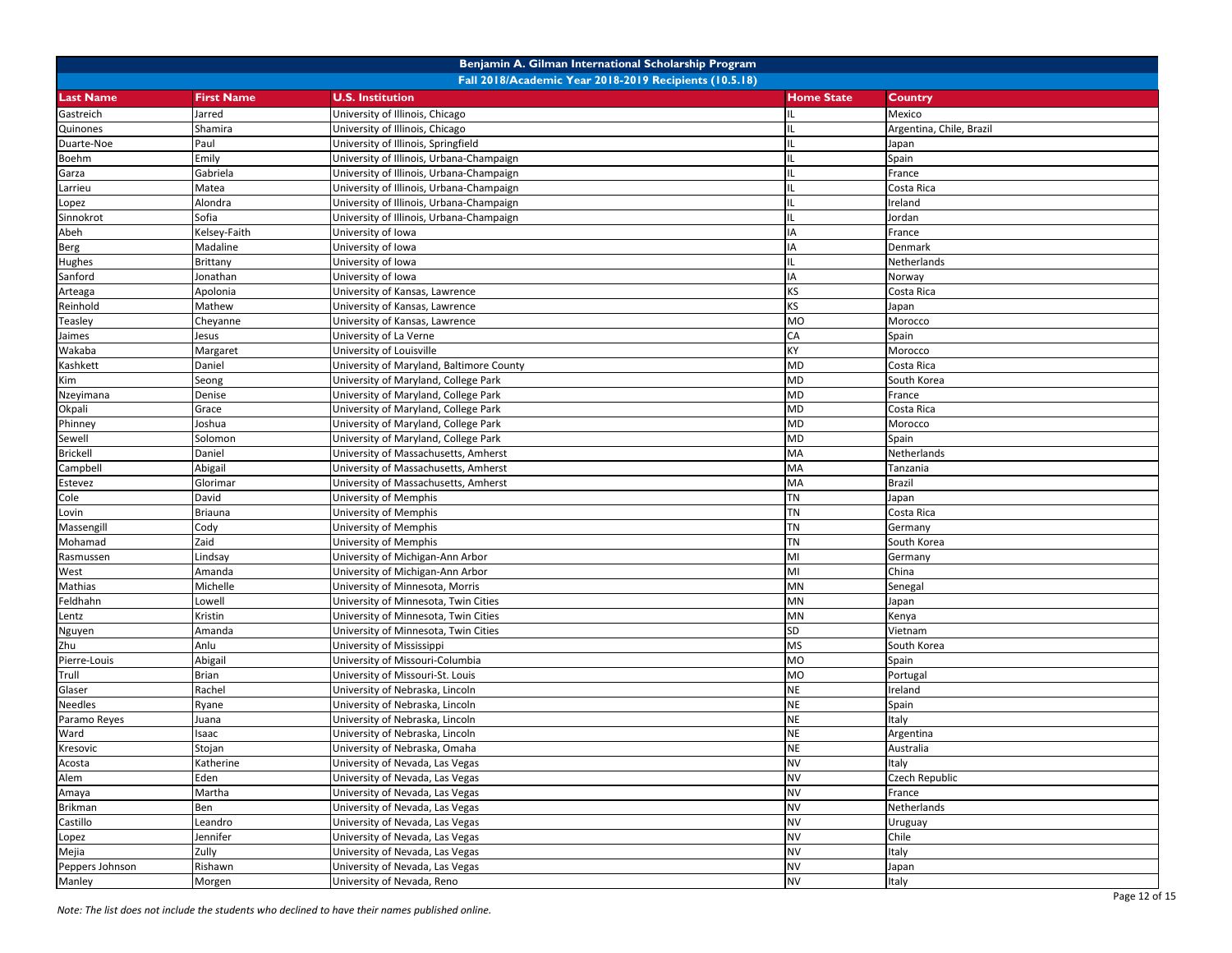| Benjamin A. Gilman International Scholarship Program   |                   |                                           |                   |                     |  |  |  |  |
|--------------------------------------------------------|-------------------|-------------------------------------------|-------------------|---------------------|--|--|--|--|
| Fall 2018/Academic Year 2018-2019 Recipients (10.5.18) |                   |                                           |                   |                     |  |  |  |  |
| <b>Last Name</b>                                       | <b>First Name</b> | <b>U.S. Institution</b>                   | <b>Home State</b> | Country             |  |  |  |  |
| Meza Garcia                                            | Diana             | University of Nevada, Reno                | <b>NV</b>         | Spain               |  |  |  |  |
| Torres                                                 | Esmeralda         | University of Nevada, Reno                | <b>NV</b>         | Spain               |  |  |  |  |
| Demaio                                                 | Abraham           | University of New Hampshire               | <b>NH</b>         | Senegal             |  |  |  |  |
| Lee                                                    | Amanda            | University of New Hampshire               | <b>NH</b>         | France              |  |  |  |  |
| Liu                                                    | Cynthia           | University of New Hampshire               | <b>NH</b>         | South Korea         |  |  |  |  |
| Maes                                                   | Isaac             | University of New Mexico, Main Campus     | <b>NM</b>         | Japan               |  |  |  |  |
| Kelly                                                  | Juliet            | University of North Carolina, Chapel Hill | <b>NC</b>         | Italy               |  |  |  |  |
| Garcia                                                 | Maria             | University of North Carolina, Charlotte   | <b>NC</b>         | Germany             |  |  |  |  |
| Habovick                                               | Mitchell          | University of North Carolina, Charlotte   | <b>NC</b>         | Japan               |  |  |  |  |
| Luke                                                   | Gena              | University of North Carolina, Charlotte   | <b>NC</b>         | Spain               |  |  |  |  |
| Esquilin                                               | lan Francis       | University of North Carolina, Greensboro  | <b>NC</b>         | Argentina           |  |  |  |  |
| Jamerson                                               | Lindsay           | University of North Carolina, Greensboro  | <b>NC</b>         | Finland             |  |  |  |  |
| Mejia                                                  | Luz               | University of North Carolina, Greensboro  | <b>NC</b>         | Spain               |  |  |  |  |
| Norton                                                 | Cassy             | University of North Carolina, Greensboro  | <b>NC</b>         | Japan               |  |  |  |  |
| Smith                                                  | Tamika            | University of North Carolina, Greensboro  | <b>NC</b>         | South Africa        |  |  |  |  |
| Woods                                                  | Joy               | University of North Carolina, Greensboro  | <b>NC</b>         | Japan               |  |  |  |  |
| Fuqua                                                  | Kimberly          | University of North Carolina, Pembroke    | <b>NC</b>         | United Kingdom      |  |  |  |  |
| Rothenberger                                           | Nicole            | University of North Dakota                | <b>ND</b>         | South Korea         |  |  |  |  |
| <b>Burgess</b>                                         | <b>Taylor</b>     | University of North Georgia               | GA                | China               |  |  |  |  |
| Taylor                                                 | Julia             | University of North Georgia               | GA                | China               |  |  |  |  |
| Abbrat                                                 | Alexandria        | University of North Texas                 | <b>TX</b>         | United Kingdom      |  |  |  |  |
| <b>Barrera</b>                                         | Maribel           | University of North Texas                 | <b>TX</b>         | Switzerland, Greece |  |  |  |  |
| Garcia                                                 | Miriam            | University of North Texas                 | <b>TX</b>         | United Kingdom      |  |  |  |  |
| Hickok                                                 | Dustin            | University of Northern Colorado           | CO                | South Korea         |  |  |  |  |
| Miles                                                  | Jonathan          | University of Northern Colorado           | co                | Dominican Republic  |  |  |  |  |
| Gregory                                                | Jahlecia          | University of Notre Dame                  | FL                | Mexico              |  |  |  |  |
| Pulido                                                 | Stefania          | University of Notre Dame                  | IL                | Mexico              |  |  |  |  |
| Sanchez                                                | Armando           | University of Notre Dame                  | CA                | United Kingdom      |  |  |  |  |
| Gonzalez                                               | Guadalupe         | University of Oklahoma                    | OK                | Mexico              |  |  |  |  |
| Jackson                                                | Kayla             | University of Oklahoma                    | OK                | Italy               |  |  |  |  |
| Medina                                                 | Ricardo           | University of Oklahoma                    | OK                | Peru                |  |  |  |  |
| Charles                                                | Melody            | University of Oregon                      | OR                | Jordan              |  |  |  |  |
| Crowe                                                  | Anna-Magdalena    | University of Oregon                      | OR                | South Africa        |  |  |  |  |
| Sandoval                                               | Nikki             | University of Oregon                      | OR                | Japan               |  |  |  |  |
| Tassia                                                 | Anna              | University of Oregon                      | OR                | Italy               |  |  |  |  |
| <b>Torres Mata</b>                                     | Rene              | University of Oregon                      | OR                | France              |  |  |  |  |
| Rivera Colon                                           | Brenda            | University of Puerto Rico, Mayaguez       | PR                | Spain               |  |  |  |  |
| Gomez                                                  | Angelita          | University of Puerto Rico, Rio Piedras    | PR                | South Korea         |  |  |  |  |
| Torres Núñez                                           | Génesis           | University of Puerto Rico, Rio Piedras    | PR                | Taiwan              |  |  |  |  |
| Sauceda                                                | Kristen           | University of Redlands                    | CA                | Germany             |  |  |  |  |
| Hayes                                                  | Justin            | University of Rhode Island                | R <sub>l</sub>    | Spain               |  |  |  |  |
| Kennedy                                                | Dylan             | University of Rhode Island                | <b>RI</b>         | China               |  |  |  |  |
| Malambi                                                | Ndaya             | University of Rhode Island                | R1                | France              |  |  |  |  |
| Vo                                                     | Alice             | University of Richmond                    | <b>NY</b>         | China               |  |  |  |  |
| Delinois                                               | Justin            | University of Rochester                   | <b>NY</b>         | Peru                |  |  |  |  |
| Kim                                                    | Jin               | University of Rochester                   | IL.               | China               |  |  |  |  |
| Areheart                                               | Kevin             | University of South Carolina, Columbia    | SC                | Italy               |  |  |  |  |
| <b>Butler</b>                                          | Regan             | University of South Carolina, Columbia    | SC                | Ghana               |  |  |  |  |
| Loaiza                                                 | Helen             | University of South Carolina, Columbia    | <b>SC</b>         | China               |  |  |  |  |
| Ramos                                                  | Zoe               | University of South Carolina, Columbia    | SC                | <b>Brazil</b>       |  |  |  |  |
| Apreza                                                 | Brenda            | University of Southern California         | CA                | South Korea         |  |  |  |  |
| Franco                                                 | Alejandra         | University of Southern California         | CA                | Mexico, Mexico      |  |  |  |  |
| Ibarra                                                 | Yanet             | University of Southern California         | CA                | Greece              |  |  |  |  |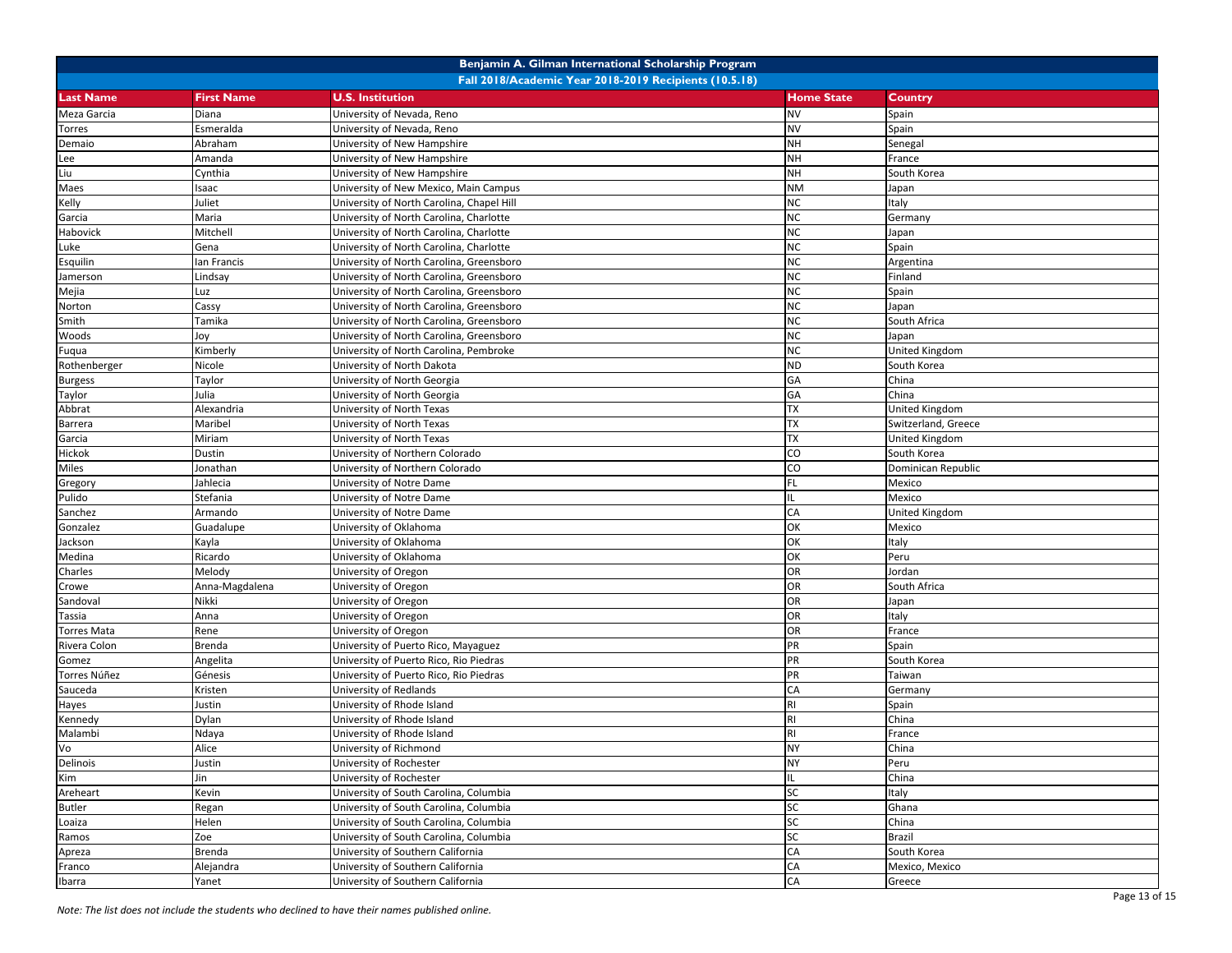| Benjamin A. Gilman International Scholarship Program   |                         |                                        |                   |                           |  |  |  |  |
|--------------------------------------------------------|-------------------------|----------------------------------------|-------------------|---------------------------|--|--|--|--|
| Fall 2018/Academic Year 2018-2019 Recipients (10.5.18) |                         |                                        |                   |                           |  |  |  |  |
| <b>Last Name</b>                                       | <b>First Name</b>       | <b>U.S. Institution</b>                | <b>Home State</b> | Country                   |  |  |  |  |
| Zhang                                                  | ris                     | University of Southern California      | CA                | Netherlands               |  |  |  |  |
| Ferguson                                               | Raven                   | University of Southern Mississippi     | <b>MS</b>         | United Kingdom            |  |  |  |  |
| Wilson                                                 | Tia                     | University of Southern Mississippi     | <b>MS</b>         | United Kingdom            |  |  |  |  |
| Nourabadi                                              | Elnaz                   | University of Tennessee, Chattanooga   | TN                | Thailand                  |  |  |  |  |
| Steiman                                                | Jared                   | University of Tennessee, Chattanooga   | TN                | Mexico                    |  |  |  |  |
| Alkulaghsi                                             | Hannah                  | University of Tennessee, Knoxville     | <b>TN</b>         | Morocco                   |  |  |  |  |
| Ballard                                                | Brooke                  | University of Tennessee, Knoxville     | <b>TN</b>         | Chile                     |  |  |  |  |
| No                                                     | Sonidda                 | University of Tennessee, Knoxville     | <b>TN</b>         | China                     |  |  |  |  |
| Garza                                                  | Melissa                 | University of Texas at Austin          | TX                | Australia                 |  |  |  |  |
| Gonzalez-Carlos                                        | Adamari                 | University of Texas at Austin          | <b>TX</b>         | Spain                     |  |  |  |  |
| Hysquierdo                                             | Erica                   | University of Texas at Austin          | TX                | South Korea               |  |  |  |  |
| Mireles                                                | Garrett                 | University of Texas at Austin          | <b>TX</b>         | Mexico                    |  |  |  |  |
| Mobin                                                  | Fabiha                  | University of Texas at Austin          | <b>TX</b>         | France                    |  |  |  |  |
| Monterroso                                             | Celina                  | University of Texas at Austin          | <b>TX</b>         | South Korea               |  |  |  |  |
| Spalding                                               | Katherine               | University of Texas at Austin          | TX                | Singapore                 |  |  |  |  |
| Velez                                                  | Katherine               | University of Texas at Austin          | TX                | France                    |  |  |  |  |
| Villegas                                               | Adrian                  | University of Texas at Austin          | TX                | Singapore                 |  |  |  |  |
| Wong                                                   | Sara                    | University of Texas at Austin          | <b>TX</b>         | South Korea               |  |  |  |  |
| Wu                                                     | Richard                 | University of Texas at Dallas          | <b>ΤΧ</b>         | Belgium                   |  |  |  |  |
| Lafon                                                  | Mariana                 | University of Texas at El Paso         | TX                | Spain                     |  |  |  |  |
| Davison                                                | Ashlee                  | University of Texas at San Antonio     | TX                | Italy                     |  |  |  |  |
| Gardner                                                | Michael                 | University of Texas at San Antonio     | TX                | United Kingdom            |  |  |  |  |
| Martinez                                               | Christopher             | University of Texas, Rio Grande Valley | TX                | South Korea               |  |  |  |  |
| <b>Vickers</b>                                         | Emily                   | University of Tulsa                    | OK                | Bolivia, Morocco, Vietnam |  |  |  |  |
| Alderman                                               | Sydney                  | University of Vermont                  | VT                | Japan                     |  |  |  |  |
| Boccanfuso                                             | Dominique               | University of Vermont                  | <b>NY</b>         | taly                      |  |  |  |  |
| Kelly                                                  | Alysa                   | University of Vermont                  | VT                | Finland                   |  |  |  |  |
| Han                                                    | Kevin                   | University of Virginia                 | VA                | Switzerland               |  |  |  |  |
| Acuna                                                  | Daniela                 | University of Washington               | <b>WA</b>         | Chile                     |  |  |  |  |
| Ali                                                    | Sulekha                 | University of Washington               | <b>WA</b>         | South Korea               |  |  |  |  |
| Anjaz                                                  | Ariana                  | University of Washington               | <b>WA</b>         | United Kingdom            |  |  |  |  |
| Arcilla                                                | <b>Sunshine Camille</b> | University of Washington               | <b>WA</b>         | India                     |  |  |  |  |
| Bowen                                                  | Rhiannon                | University of Washington               | <b>WA</b>         | Japan                     |  |  |  |  |
| Charles                                                | Abari                   | University of Washington               | <b>WA</b>         | Uganda                    |  |  |  |  |
| Cruz                                                   | Nathalie                | University of Washington               | WA                | Italy                     |  |  |  |  |
| Dixon                                                  | Haley                   | University of Washington               | <b>WA</b>         | South Africa              |  |  |  |  |
| Gresham-Beamer                                         | Emily                   | University of Washington               | VA                | Czech Republic            |  |  |  |  |
| Hernandez                                              | Marco                   | University of Washington               | <b>WA</b>         | Australia                 |  |  |  |  |
| Hirsi                                                  | Mariam                  | University of Washington               | <b>WA</b>         | United Kingdom            |  |  |  |  |
| Holden-Hunt                                            | Alair                   | University of Washington               | CA                | South Africa              |  |  |  |  |
| Huang                                                  | Wengi                   | University of Washington               | <b>WA</b>         | Spain                     |  |  |  |  |
| Ibraahim                                               | Ahlaam                  | University of Washington               | <b>WA</b>         | South Africa              |  |  |  |  |
| Ibrahim                                                | Suad                    | University of Washington               | <b>WA</b>         | South Korea               |  |  |  |  |
| Jemal                                                  | Rawuda                  | University of Washington               | <b>WA</b>         | South Korea               |  |  |  |  |
| Laboy                                                  | Dianne                  | University of Washington               | WA                | United Kingdom            |  |  |  |  |
| Lama                                                   | Jyoti                   | University of Washington               | <b>WA</b>         | Nepal                     |  |  |  |  |
| Laucirica                                              | Violet                  | University of Washington               | WA                | Japan                     |  |  |  |  |
| Lopez-Perez                                            | Monica                  | University of Washington               | <b>WA</b>         | Spain                     |  |  |  |  |
| Lozano Neuneker                                        | Antonio                 | University of Washington               | WA                | China                     |  |  |  |  |
| Marquez                                                | Joseph                  | University of Washington               | WA                | Spain                     |  |  |  |  |
| Mohamed                                                | Mohamed                 | University of Washington               | WA                | Italy                     |  |  |  |  |
| Mohamed                                                | Najma                   | University of Washington               | WA                | Italy                     |  |  |  |  |
| Pothan                                                 | Lincoln                 | University of Washington               | WA                | South Africa              |  |  |  |  |